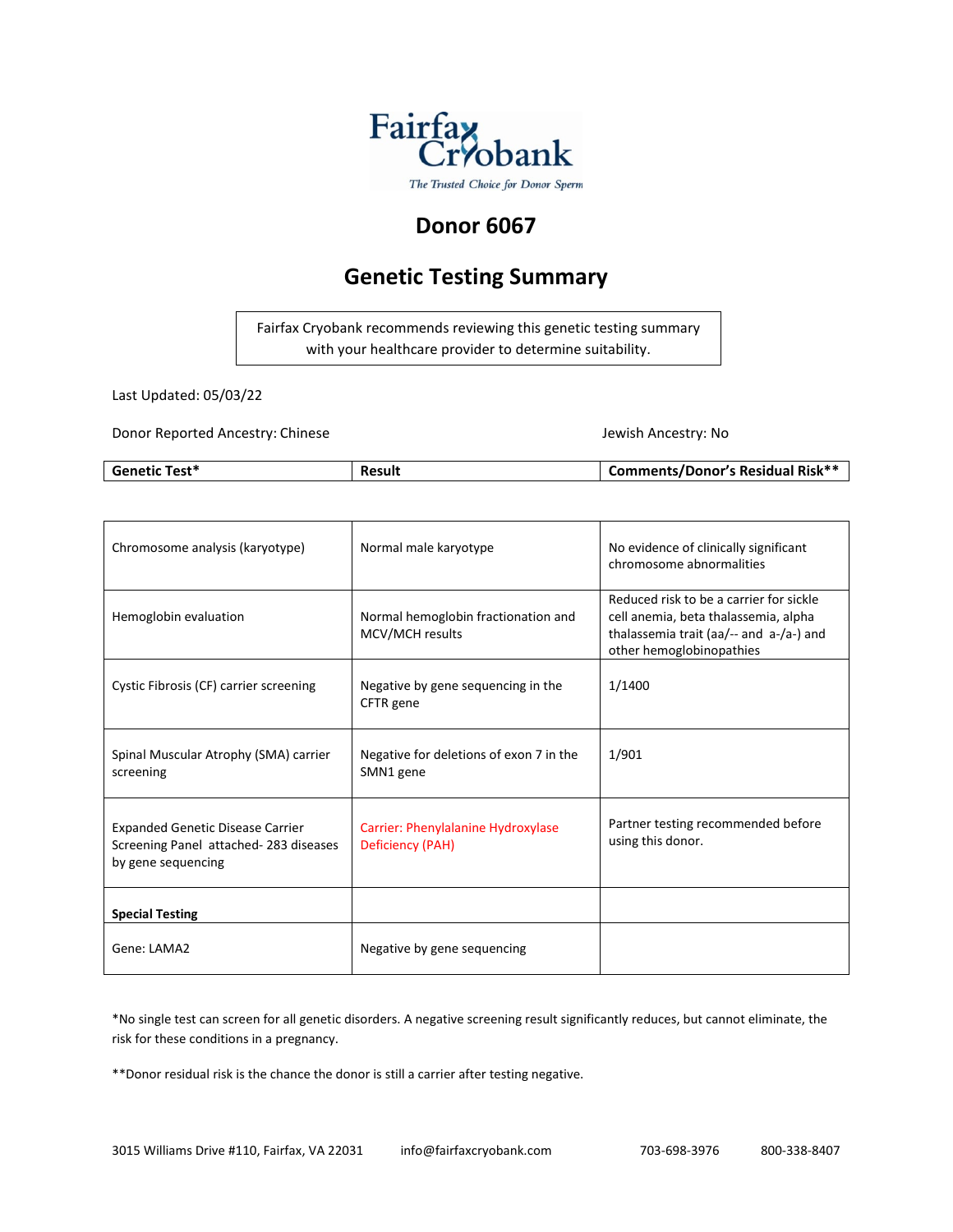



### Patient Information Name: Donor 6067 Date of Birth: Sema<sub>4</sub> ID: Client Indication: Carrier Testing

Specimen Information

Specimen Type: Blood Date Collected: 01/06/2020 Date Received: 01/07/2020 Final Report: 01/21/2020

### Referring Provider



# Expanded Carrier Screen (283) Minus TSE

Number of genes tested: 283

### SUMMARY OF RESULTS AND RECOMMENDATIONS

| Positive                                                                                                                                                   | $\Theta$ Negative                                                                                                            |
|------------------------------------------------------------------------------------------------------------------------------------------------------------|------------------------------------------------------------------------------------------------------------------------------|
| Carrier of Phenylalanine Hydroxylase Deficiency (AR)<br>Associated gene(s): PAH<br>Variant(s) Detected: c.442-1G>A, Pathogenic, Heterozygous (one<br>copy) | Negative for all other genes tested<br>To view a full list of genes and diseases tested<br>please see Table 1 in this report |

AR=Autosomal recessive; XL=X-linked

### Recommendations

- Testing the partner for the above positive disorder(s) and genetic counseling are recommended.
- Please note that for female carriers of X-linked diseases, follow-up testing of a male partner is not indicated.
- CGG repeat analysis of FMR1 for fragile X syndrome is not performed on males as repeat expansion of premutation alleles is not expected in the male germline.
- Individuals of Asian, African, Hispanic and Mediterranean ancestry should also be screened for hemoglobinopathies by CBC and hemoglobin electrophoresis.
- Consideration of residual risk by ethnicity after a negative carrier screen is recommended for the other diseases on the panel, especially in the case of a positive family history for a specific disorder.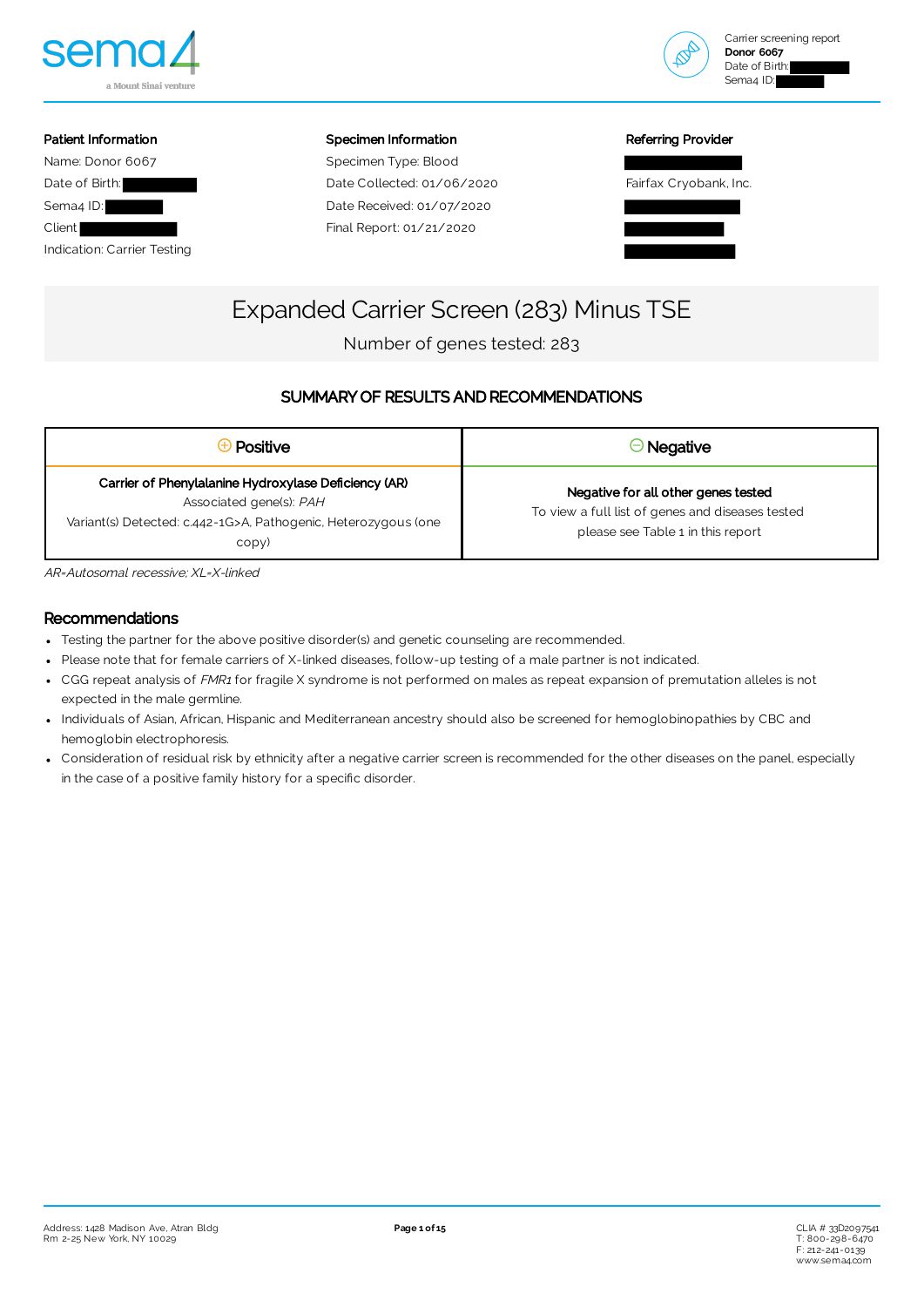



# Interpretation of positive results

### Phenylalanine Hydroxylase Deficiency (AR)

### Results and Interpretation

A heterozygous (one copy) pathogenic splice site variant, c.442-1G>A, was detected in the PAH gene (NM\_000277.1). When this variant is present in trans with a pathogenic variant, it is considered to be causative for phenylalanine hydroxylase deficiency. Therefore, this individual is expected to be at least a carrier for phenylalanine hydroxylase deficiency. Heterozygous carriers are not expected to exhibit symptoms of this disease.

### What is Phenylalanine Hydroxylase Deficiency?

Phenylalanine hydroxylase deficiency is an autosomal recessive disorder caused by pathogenic variants in the gene PAH. While it is found in many different ethnicities, it is particularly prevalent in Sephardic Jewish, Sicilian, Irish, and Turkish individuals, as well as Caucasians. Pathogenic PAH variants result in loss of function of the phenylalanine hydroxylase enzyme, which breaks down the amino acid phenylalanine. The most severe form of the disease is called phenylketonuria. If untreated, buildup of phenylalanine will result in irreversible brain damage and severe intellectual disability. Treatment involves the removal of phenylalanine from the diet. Even with strict adherence to the treatment, some neurologic deficiencies have been noticed in long-term survivors. Psychological problems, including anxiety, depression, phobias and panic attacks may occur in adults who do not comply well to their treatment. Some patients have a milder form of hyperphenylalaninemia and may tolerate higher levels of phenylalanine in their diet. Depending on the genotype, patients may be responsive to BH4, which can direct their treatment. However, it is not always possible to predict the severity of the disease based on genotype.

### Test description

This patient was tested for a panel of diseases using a combination of sequencing, targeted genotyping and copy number analysis. Please note that negative results reduce but do not eliminate the possibility that this individual is a carrier for one or more of the disorders tested. Please see Table 1 for a list of genes and diseases tested, and [go.sema4.com/residualrisk](https://go.sema4.com/residualrisk) for specific detection rates and residual risk by ethnicity. With individuals of mixed ethnicity, it is recommended to use the highest residual risk estimate. Only variants determined to be pathogenic or likely pathogenic are reported in this carrier screening test.

Wayn

Wanqiong Qiao Ph.D. Assistant Lab Director Laboratory Medical Consultant: George A. Diaz, M.D., Ph.D.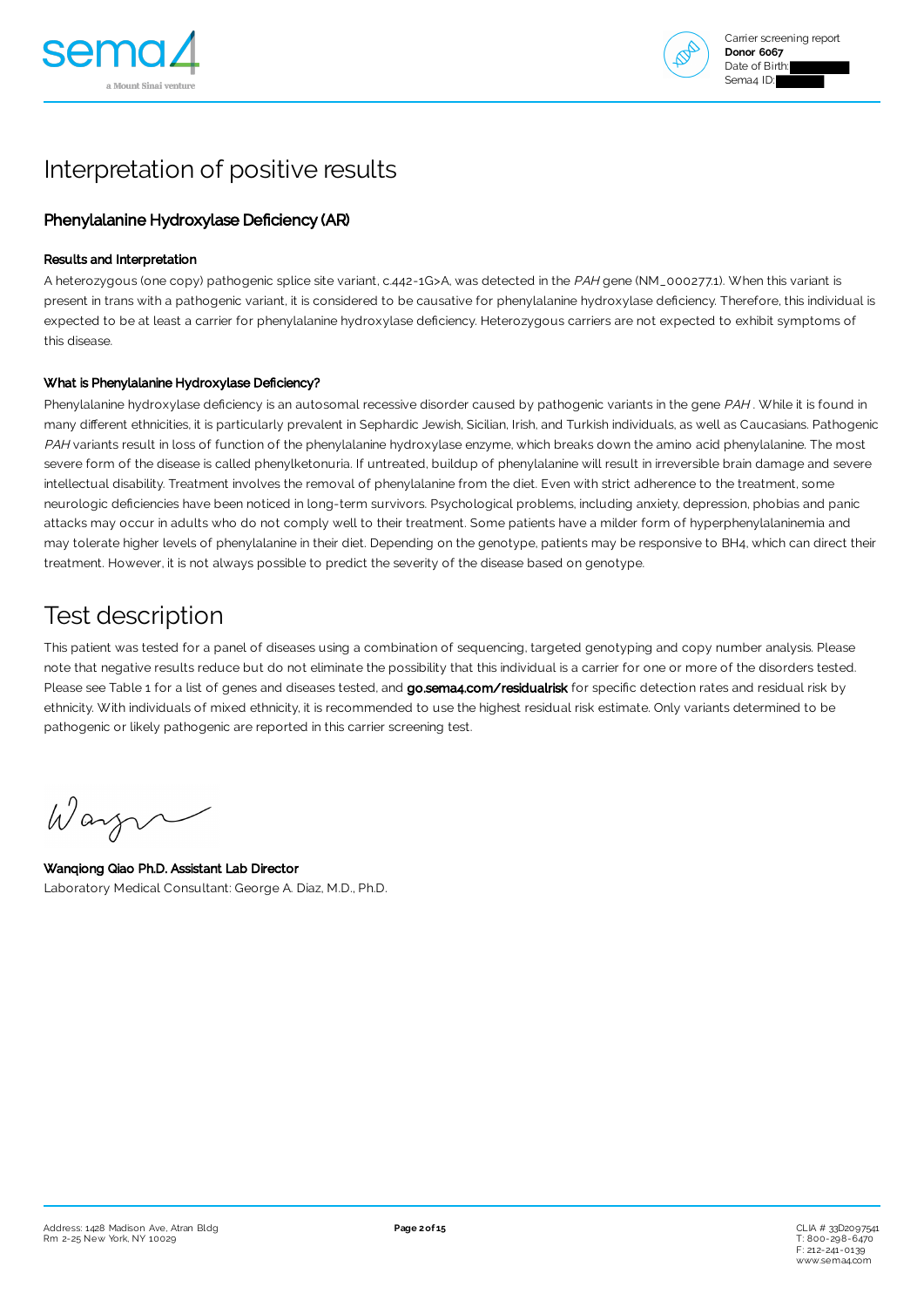



# Genes and diseases tested

For specific detection rates and residual risk by ethnicity, please visit [go.sema4.com/residualrisk](https://go.sema4.com/residualrisk)

### Table 1: List of genes and diseases tested with detailed results

|              | Disease                                                         | Gene                            | Inheritance<br>Pattern | Status              | Detailed Summary                                                                                                            |
|--------------|-----------------------------------------------------------------|---------------------------------|------------------------|---------------------|-----------------------------------------------------------------------------------------------------------------------------|
| $\rm \Theta$ | Positive                                                        |                                 |                        |                     |                                                                                                                             |
|              | Phenylalanine Hydroxylase Deficiency                            | PAH                             | AR                     | Carrier             | c.442-1G>A, Pathogenic, Heterozygous (one copy)                                                                             |
| Θ            | Negative                                                        |                                 |                        |                     |                                                                                                                             |
|              | 3-Beta-Hydroxysteroid Dehydrogenase Type II<br>Deficiency       | HSD3B2                          | AR                     | <b>Reduced Risk</b> |                                                                                                                             |
|              | 3-Methylcrotonyl-CoA Carboxylase Deficiency (MCCC1-<br>Related) | MCCC1                           | AR                     | <b>Reduced Risk</b> |                                                                                                                             |
|              | 3-Methylcrotonyl-CoA Carboxylase Deficiency (MCCC2-<br>Related) | MCCC <sub>2</sub>               | AR                     | <b>Reduced Risk</b> |                                                                                                                             |
|              | 3-Methylglutaconic Aciduria, Type III                           | OPA3                            | AR                     | <b>Reduced Risk</b> |                                                                                                                             |
|              | 3-Phosphoglycerate Dehydrogenase Deficiency                     | PHGDH                           | AR                     | <b>Reduced Risk</b> |                                                                                                                             |
|              | 6-Pyruvoyl-Tetrahydropterin Synthase Deficiency                 | <b>PTS</b>                      | AR                     | <b>Reduced Risk</b> |                                                                                                                             |
|              | Abetalipoproteinemia                                            | <b>MTTP</b>                     | AR                     | <b>Reduced Risk</b> |                                                                                                                             |
|              | Achromatopsia (CNGB3-related)                                   | CNGB3                           | AR                     | <b>Reduced Risk</b> |                                                                                                                             |
|              | Acrodermatitis Enteropathica                                    | SLC39A4                         | AR                     | <b>Reduced Risk</b> |                                                                                                                             |
|              | Acute Infantile Liver Failure                                   | <b>TRMU</b>                     | <b>AR</b>              | <b>Reduced Risk</b> |                                                                                                                             |
|              | Acyl-CoA Oxidase I Deficiency                                   | ACOX1                           | AR                     | <b>Reduced Risk</b> |                                                                                                                             |
|              | Adenosine Deaminase Deficiency                                  | <b>ADA</b>                      | AR                     | <b>Reduced Risk</b> |                                                                                                                             |
|              | Adrenoleukodystrophy, X-Linked                                  | ABCD <sub>1</sub>               | XL                     | <b>Reduced Risk</b> |                                                                                                                             |
|              | Aicardi-Goutieres Syndrome (SAMHD1-Related)                     | SAMHD1                          | AR                     | <b>Reduced Risk</b> |                                                                                                                             |
|              | Alpha-Mannosidosis                                              | MAN <sub>2</sub> B <sub>1</sub> | AR                     | <b>Reduced Risk</b> |                                                                                                                             |
|              | Alpha-Thalassemia                                               | HBA1/HBA2                       | AR                     | <b>Reduced Risk</b> | HBA1 Copy Number: 2<br>HBA2 Copy Number: 2<br>No pathogenic copy number variants detected<br>HBA1/HBA2 Sequencing: Negative |
|              | Alpha-Thalassemia Mental Retardation Syndrome                   | ATRX                            | XL                     | <b>Reduced Risk</b> |                                                                                                                             |
|              | Alport Syndrome (COL4A3-Related)                                | COL4A3                          | ${\sf AR}$             | <b>Reduced Risk</b> |                                                                                                                             |
|              | Alport Syndrome (COL4A4-Related)                                | COL4A4                          | AR                     | <b>Reduced Risk</b> |                                                                                                                             |
|              | Alport Syndrome (COL4A5-Related)                                | COL4A5                          | XL                     | <b>Reduced Risk</b> |                                                                                                                             |
|              | Alstrom Syndrome                                                | ALMS <sub>1</sub>               | AR                     | <b>Reduced Risk</b> |                                                                                                                             |
|              | Andermann Syndrome                                              | SLC12A6                         | AR                     | Reduced Risk        |                                                                                                                             |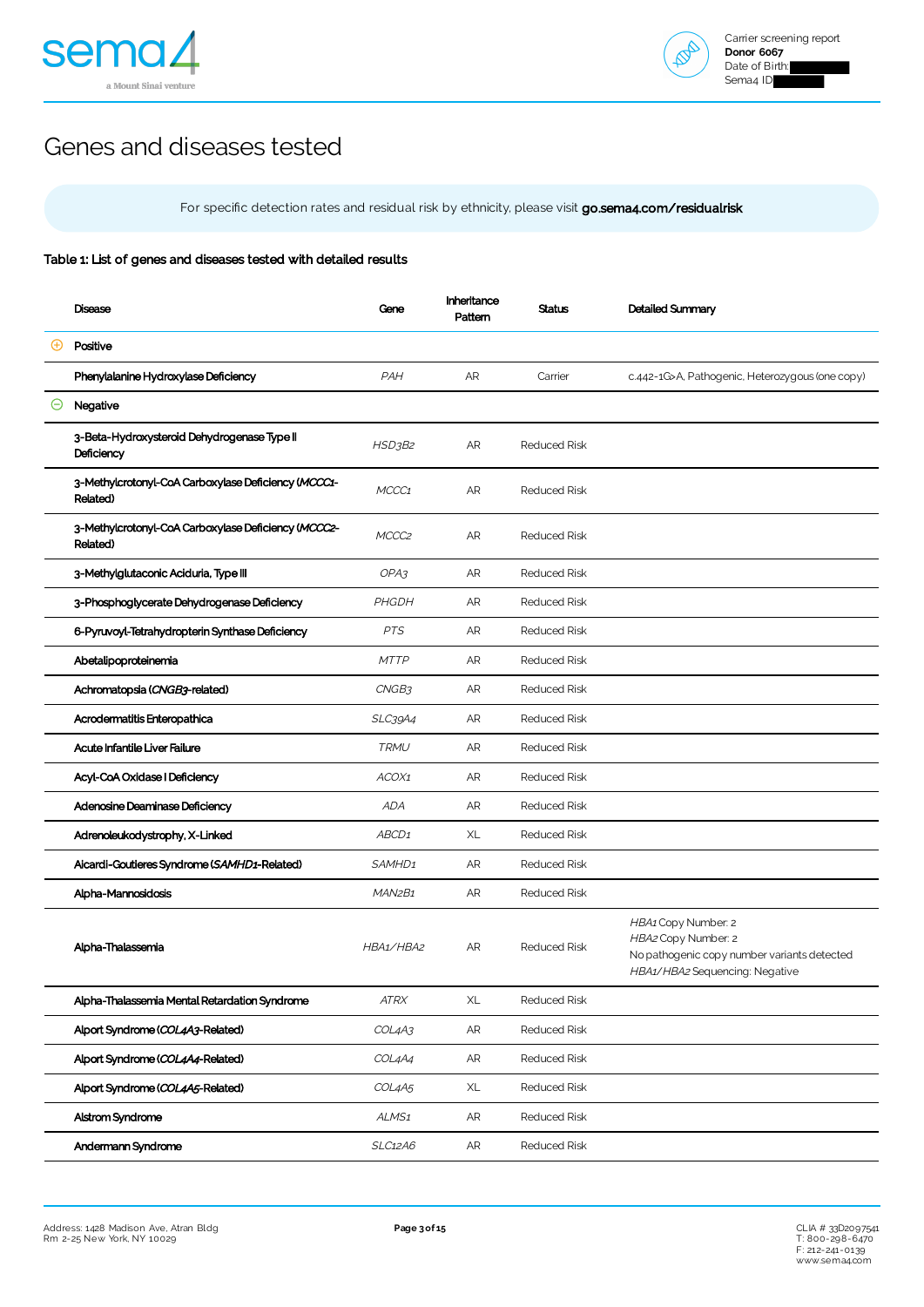



| Argininosuccinic Aciduria                                     | <b>ASL</b>         | AR         | <b>Reduced Risk</b> |
|---------------------------------------------------------------|--------------------|------------|---------------------|
| Aromatase Deficiency                                          | CYP19A1            | AR         | <b>Reduced Risk</b> |
| Arthrogryposis, Mental Retardation, and Seizures              | SLC35A3            | AR         | <b>Reduced Risk</b> |
| Asparagine Synthetase Deficiency                              | <b>ASNS</b>        | AR         | <b>Reduced Risk</b> |
| Aspartylglycosaminuria                                        | AGA                | AR         | <b>Reduced Risk</b> |
| Ataxia With Isolated Vitamin E Deficiency                     | <b>TTPA</b>        | AR         | <b>Reduced Risk</b> |
| Ataxia-Telangiectasia                                         | <b>ATM</b>         | ${\sf AR}$ | <b>Reduced Risk</b> |
| Autosomal Recessive Spastic Ataxia of Charlevoix-<br>Saguenay | <b>SACS</b>        | AR         | <b>Reduced Risk</b> |
| Bardet-Biedl Syndrome (BBS10-Related)                         | BBS10              | ${\sf AR}$ | <b>Reduced Risk</b> |
| Bardet-Biedl Syndrome (BBS12-Related)                         | <b>BBS12</b>       | AR         | <b>Reduced Risk</b> |
| Bardet-Biedl Syndrome (BBS1-Related)                          | BBS <sub>1</sub>   | AR         | <b>Reduced Risk</b> |
| Bardet-Biedl Syndrome (BBS2-Related)                          | BBS2               | AR         | <b>Reduced Risk</b> |
| Bare Lymphocyte Syndrome, Type II                             | <b>CIITA</b>       | AR         | <b>Reduced Risk</b> |
| Bartter Syndrome, Type 4A                                     | <b>BSND</b>        | AR         | <b>Reduced Risk</b> |
| Bernard-Soulier Syndrome, Type A1                             | GP <sub>1</sub> BA | AR         | <b>Reduced Risk</b> |
| Bernard-Soulier Syndrome, Type C                              | GP9                | AR         | <b>Reduced Risk</b> |
| Beta-Globin-Related Hemoglobinopathies                        | <b>HBB</b>         | AR         | <b>Reduced Risk</b> |
| Beta-Ketothiolase Deficiency                                  | ACAT1              | AR         | <b>Reduced Risk</b> |
| Bilateral Frontoparietal Polymicrogyria                       | GPR <sub>56</sub>  | AR         | <b>Reduced Risk</b> |
| <b>Biotinidase Deficiency</b>                                 | <b>BTD</b>         | AR         | <b>Reduced Risk</b> |
| <b>Bloom Syndrome</b>                                         | <b>BLM</b>         | AR         | <b>Reduced Risk</b> |
| Canavan Disease                                               | <b>ASPA</b>        | AR         | <b>Reduced Risk</b> |
| Carbamoylphosphate Synthetase I Deficiency                    | CPS1               | AR         | <b>Reduced Risk</b> |
| Carnitine Palmitoyltransferase IA Deficiency                  | CPT1A              | ${\sf AR}$ | <b>Reduced Risk</b> |
| Carnitine Palmitoyltransferase II Deficiency                  | CPT2               | AR         | <b>Reduced Risk</b> |
| Carpenter Syndrome                                            | RAB <sub>23</sub>  | AR         | <b>Reduced Risk</b> |
| Cartilage-Hair Hypoplasia                                     | <b>RMRP</b>        | AR         | <b>Reduced Risk</b> |
| Cerebral Creatine Deficiency Syndrome 1                       | SLC6A8             | XL         | <b>Reduced Risk</b> |
| Cerebral Creatine Deficiency Syndrome 2                       | GAMT               | AR         | <b>Reduced Risk</b> |
| Cerebrotendinous Xanthomatosis                                | CYP27A1            | AR         | <b>Reduced Risk</b> |
| Charcot-Marie-Tooth Disease, Type 4D                          | NDRG1              | AR         | <b>Reduced Risk</b> |
| Charcot-Marie-Tooth Disease, Type 5 / Arts Syndrome           | PRPS <sub>1</sub>  | XL         | <b>Reduced Risk</b> |
| Charcot-Marie-Tooth Disease, X-Linked                         | GJB1               | XL         | <b>Reduced Risk</b> |
| Choreoacanthocytosis                                          | VPS13A             | AR         | <b>Reduced Risk</b> |
| Choroideremia                                                 | <b>CHM</b>         | XL         | <b>Reduced Risk</b> |
|                                                               |                    |            |                     |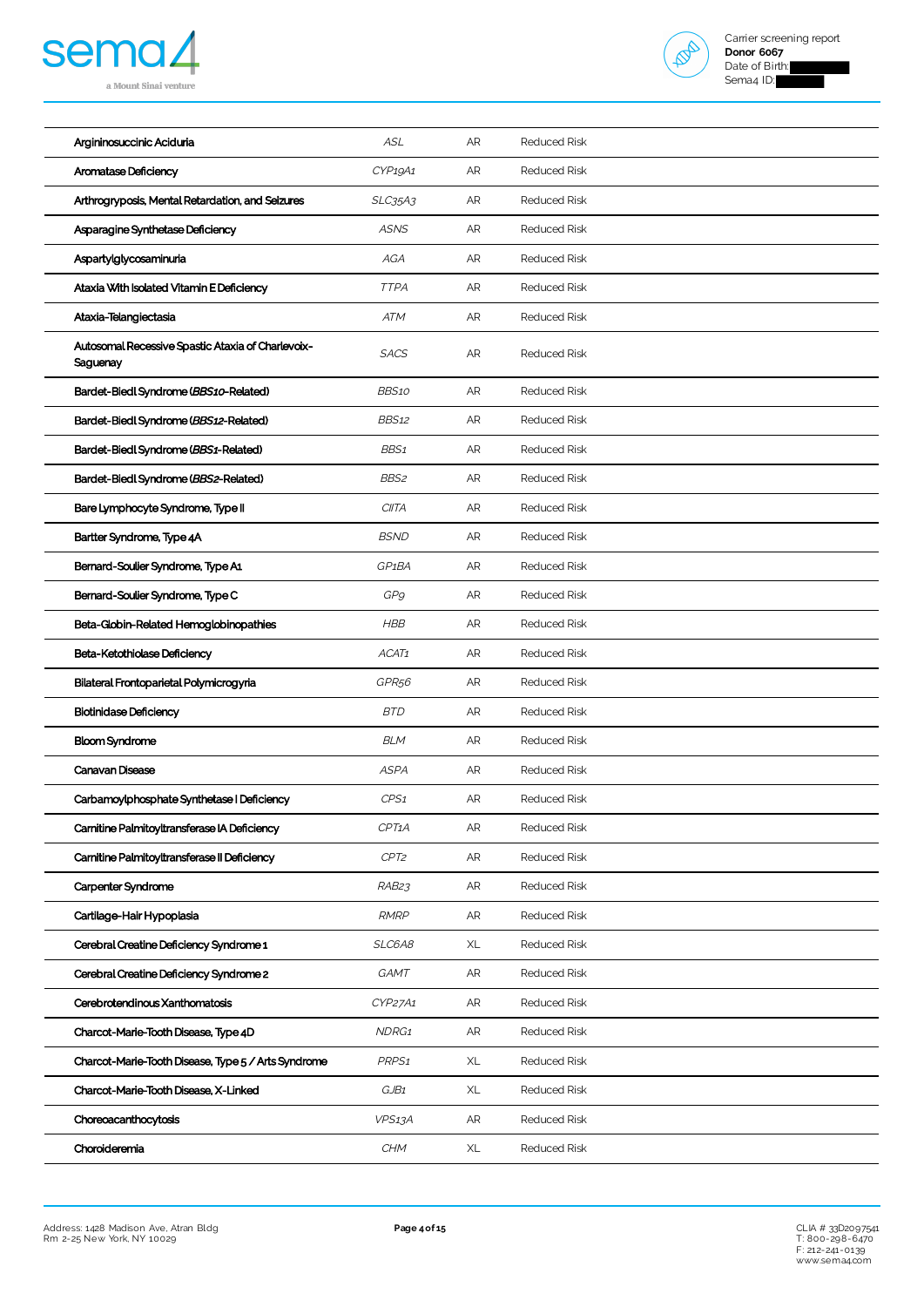



| Chronic Granulomatous Disease (CYBB-Related)<br><b>CYBB</b><br>XL<br>Reduced Risk<br>SLC25A13<br>AR<br><b>Reduced Risk</b><br>Citrin Deficiency               |  |
|---------------------------------------------------------------------------------------------------------------------------------------------------------------|--|
|                                                                                                                                                               |  |
|                                                                                                                                                               |  |
| Citrullinemia, Type 1<br><b>Reduced Risk</b><br>ASS1<br>AR                                                                                                    |  |
| VPS13B<br>AR<br><b>Reduced Risk</b><br>Cohen Syndrome                                                                                                         |  |
| Combined Malonic and Methylmalonic Aciduria<br>AR<br><b>Reduced Risk</b><br>ACSF3                                                                             |  |
| Combined Oxidative Phosphorylation Deficiency 1<br>GFM1<br>AR<br><b>Reduced Risk</b>                                                                          |  |
| Combined Oxidative Phosphorylation Deficiency 3<br><b>TSFM</b><br>AR<br><b>Reduced Risk</b>                                                                   |  |
| Combined Pituitary Hormone Deficiency 2<br>PROP <sub>1</sub><br>AR<br><b>Reduced Risk</b>                                                                     |  |
| Combined Pituitary Hormone Deficiency 3<br>LHX3<br>AR<br><b>Reduced Risk</b>                                                                                  |  |
| Combined SAP Deficiency<br><b>PSAP</b><br>AR<br><b>Reduced Risk</b>                                                                                           |  |
| Congenital Adrenal Hyperplasia due to 17-Alpha-<br><b>Reduced Risk</b><br>CYP17A1<br>AR<br>Hydroxylase Deficiency                                             |  |
| Congenital Adrenal Hyperplasia due to 21-Hydroxylase<br>CYP21A2 copy number: 2<br>CYP21A2<br>AR<br>Reduced Risk<br>Deficiency<br>CYP21A2 sequencing: Negative |  |
| <b>MPL</b><br>AR<br>Congenital Amegakaryocytic Thrombocytopenia<br>Reduced Risk                                                                               |  |
| Congenital Disorder of Glycosylation, Type la<br>PMM <sub>2</sub><br>AR<br><b>Reduced Risk</b>                                                                |  |
| MPI<br>AR<br><b>Reduced Risk</b><br>Congenital Disorder of Glycosylation, Type Ib                                                                             |  |
| Congenital Disorder of Glycosylation, Type Ic<br>ALG6<br>AR<br><b>Reduced Risk</b>                                                                            |  |
| Congenital Insensitivity to Pain with Anhidrosis<br>NTRK1<br>AR<br><b>Reduced Risk</b>                                                                        |  |
| Congenital Myasthenic Syndrome (CHRNE-Related)<br><b>CHRNE</b><br>AR<br><b>Reduced Risk</b>                                                                   |  |
| Congenital Myasthenic Syndrome (RAPSN-Related)<br>AR<br><b>Reduced Risk</b><br><b>RAPSN</b>                                                                   |  |
| Congenital Neutropenia (HAX1-Related)<br>HAX1<br>AR<br><b>Reduced Risk</b>                                                                                    |  |
| Congenital Neutropenia (VPS45-Related)<br><b>Reduced Risk</b><br><b>VPS45</b><br>AR                                                                           |  |
| Corneal Dystrophy and Perceptive Deafness<br>SLC4A11<br><b>Reduced Risk</b><br>AR                                                                             |  |
| Corticosterone Methyloxidase Deficiency<br>CYP11B2<br>AR<br>Reduced Risk                                                                                      |  |
| <b>Cystic Fibrosis</b><br><b>CFTR</b><br>AR<br>Reduced Risk                                                                                                   |  |
| Cystinosis<br><b>CTNS</b><br>AR<br><b>Reduced Risk</b>                                                                                                        |  |
| D-Bifunctional Protein Deficiency<br>AR<br>Reduced Risk<br><b>HSD17B4</b>                                                                                     |  |
| Deafness, Autosomal Recessive 77<br>AR<br>LOXHD1<br>Reduced Risk                                                                                              |  |
| Duchenne Muscular Dystrophy / Becker Muscular<br>DMD<br>XL<br><b>Reduced Risk</b><br>Dystrophy                                                                |  |
| Dyskeratosis Congenita (RTEL1-Related)<br>RTEL <sub>1</sub><br>AR<br><b>Reduced Risk</b>                                                                      |  |
| Dystrophic Epidermolysis Bullosa<br>COL7A1<br>AR<br>Reduced Risk                                                                                              |  |
| Ehlers-Danlos Syndrome, Type VIIC<br>ADAMTS2<br><b>Reduced Risk</b><br>AR                                                                                     |  |
| <b>EVC</b><br>Ellis-van Creveld Syndrome (EVC-Related)<br>AR<br>Reduced Risk                                                                                  |  |
|                                                                                                                                                               |  |

CLIA # 33D2097541<br>T: 800-298-6470<br>F: 212-244-0139<br>[www.sema4.com](https://www.sema4.com/)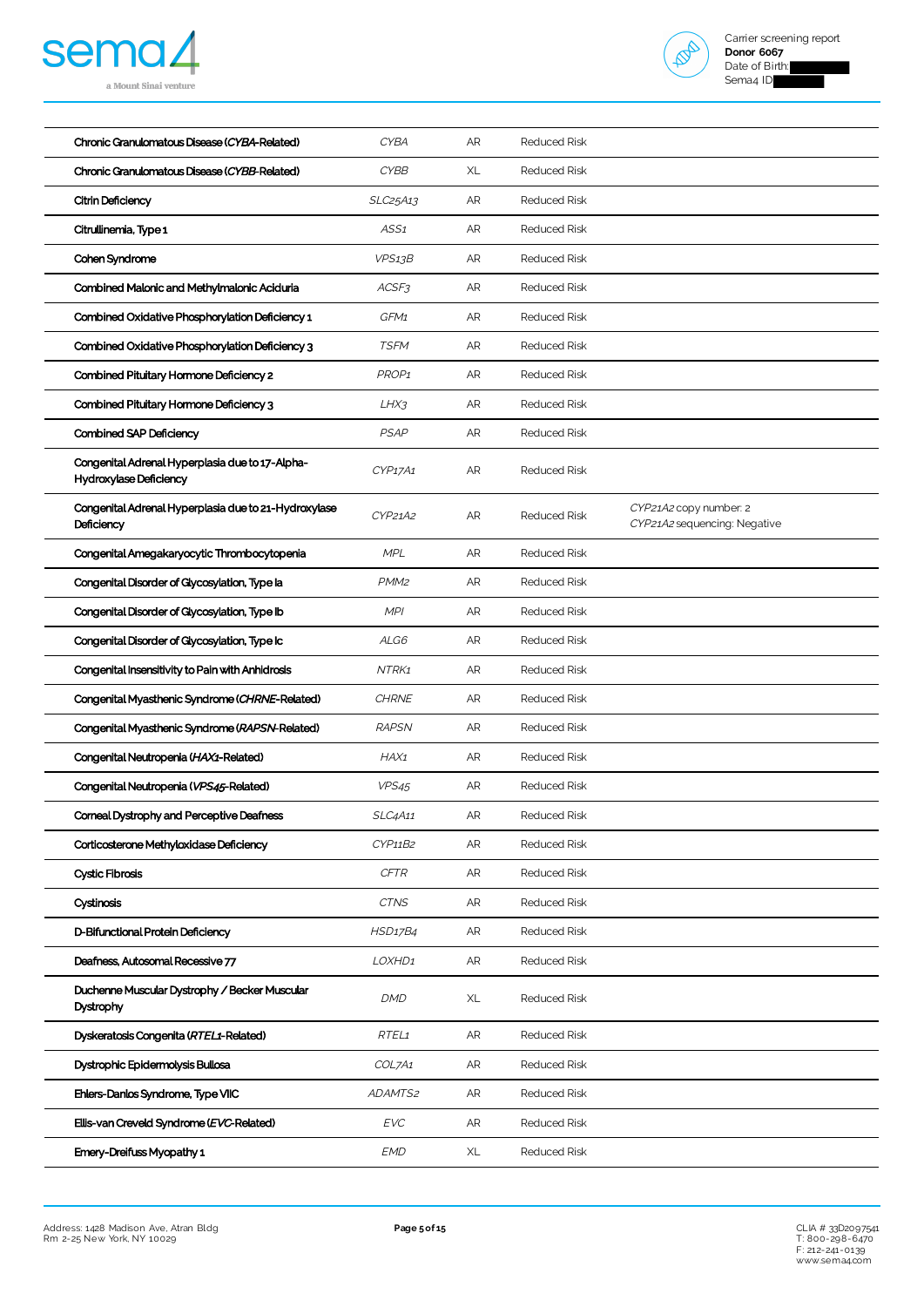



| Enhanced S-Cone Syndrome                                                      | NR2E3            | AR         | <b>Reduced Risk</b> |                                                                                                                                                                                                                          |
|-------------------------------------------------------------------------------|------------------|------------|---------------------|--------------------------------------------------------------------------------------------------------------------------------------------------------------------------------------------------------------------------|
| Ethylmalonic Encephalopathy                                                   | ETHE1            | AR         | <b>Reduced Risk</b> |                                                                                                                                                                                                                          |
| <b>Fabry Disease</b>                                                          | GLA              | XL         | <b>Reduced Risk</b> |                                                                                                                                                                                                                          |
| <b>Factor IX Deficiency</b>                                                   | F9               | XL         | <b>Reduced Risk</b> |                                                                                                                                                                                                                          |
| <b>Factor XI Deficiency</b>                                                   | F11              | AR         | <b>Reduced Risk</b> |                                                                                                                                                                                                                          |
| Familial Autosomal Recessive Hypercholesterolemia                             | LDLRAP1          | AR         | <b>Reduced Risk</b> |                                                                                                                                                                                                                          |
| Familial Dysautonomia                                                         | <b>IKBKAP</b>    | AR         | <b>Reduced Risk</b> |                                                                                                                                                                                                                          |
| Familial Hypercholesterolemia                                                 | LDLR             | AR         | <b>Reduced Risk</b> |                                                                                                                                                                                                                          |
| Familial Hyperinsulinism (ABCC8-Related)                                      | ABCC8            | AR         | <b>Reduced Risk</b> |                                                                                                                                                                                                                          |
| Familial Hyperinsulinism (KCNJ11-Related)                                     | KCNJ11           | AR         | <b>Reduced Risk</b> |                                                                                                                                                                                                                          |
| Familial Mediterranean Fever                                                  | <b>MEFV</b>      | AR         | <b>Reduced Risk</b> |                                                                                                                                                                                                                          |
| Fanconi Anemia, Group A                                                       | <b>FANCA</b>     | AR         | <b>Reduced Risk</b> |                                                                                                                                                                                                                          |
| Fanconi Anemia, Group C                                                       | <b>FANCC</b>     | AR         | <b>Reduced Risk</b> |                                                                                                                                                                                                                          |
| Fanconi Anemia, Group G                                                       | <b>FANCG</b>     | AR         | <b>Reduced Risk</b> |                                                                                                                                                                                                                          |
| Fragile X Syndrome                                                            | FMR <sub>1</sub> | XL         | <b>Reduced Risk</b> | FMR1 CGG repeat sizes: Not Performed<br>FMR1 Sequencing: Negative<br>Fragile X CGG triplet repeat expansion testing was<br>not performed at this time, as the patient has either<br>been previously tested or is a male. |
| <b>Fumarase Deficiency</b>                                                    | FH               | AR         | <b>Reduced Risk</b> |                                                                                                                                                                                                                          |
| GRACILE Syndrome and Other BCS1L-Related Disorders                            | BCS1L            | AR         | <b>Reduced Risk</b> |                                                                                                                                                                                                                          |
| Galactokinase Deficiency                                                      | GALK1            | AR         | <b>Reduced Risk</b> |                                                                                                                                                                                                                          |
| Galactosemia                                                                  | GALT             | AR         | <b>Reduced Risk</b> |                                                                                                                                                                                                                          |
| Gaucher Disease                                                               | GBA              | AR         | <b>Reduced Risk</b> |                                                                                                                                                                                                                          |
| Gitelman Syndrome                                                             | SLC12A3          | AR         | <b>Reduced Risk</b> |                                                                                                                                                                                                                          |
| Glutaric Acidemia, Type I                                                     | GCDH             | AR         | <b>Reduced Risk</b> |                                                                                                                                                                                                                          |
| Glutaric Acidemia, Type lla                                                   | ETFA             | AR         | <b>Reduced Risk</b> |                                                                                                                                                                                                                          |
| Glutaric Acidemia, Type IIc                                                   | <b>ETFDH</b>     | AR         | <b>Reduced Risk</b> |                                                                                                                                                                                                                          |
| Glycine Encephalopathy (AMT-Related)                                          | <b>AMT</b>       | AR         | <b>Reduced Risk</b> |                                                                                                                                                                                                                          |
| Glycine Encephalopathy (GLDC-Related)                                         | GLDC             | AR         | <b>Reduced Risk</b> |                                                                                                                                                                                                                          |
| Glycogen Storage Disease, Type II                                             | GAA              | AR         | <b>Reduced Risk</b> |                                                                                                                                                                                                                          |
| Glycogen Storage Disease, Type III                                            | AGL              | AR         | <b>Reduced Risk</b> |                                                                                                                                                                                                                          |
| Glycogen Storage Disease, Type IV / Adult Polyglucosan<br><b>Body Disease</b> | GBE1             | ${\sf AR}$ | <b>Reduced Risk</b> |                                                                                                                                                                                                                          |
| Glycogen Storage Disease, Type la                                             | G6PC             | AR         | <b>Reduced Risk</b> |                                                                                                                                                                                                                          |
| Glycogen Storage Disease, Type Ib                                             | SLC37A4          | AR         | <b>Reduced Risk</b> |                                                                                                                                                                                                                          |
| Glycogen Storage Disease, Type V                                              | PYGM             | AR         | <b>Reduced Risk</b> |                                                                                                                                                                                                                          |
| Glycogen Storage Disease, Type VII                                            | PFKM             | ${\sf AR}$ | <b>Reduced Risk</b> |                                                                                                                                                                                                                          |

CLIA # 33D2097541<br>T: 800-298-6470<br>F: 212-244-0139<br>[www.sema4.com](https://www.sema4.com/)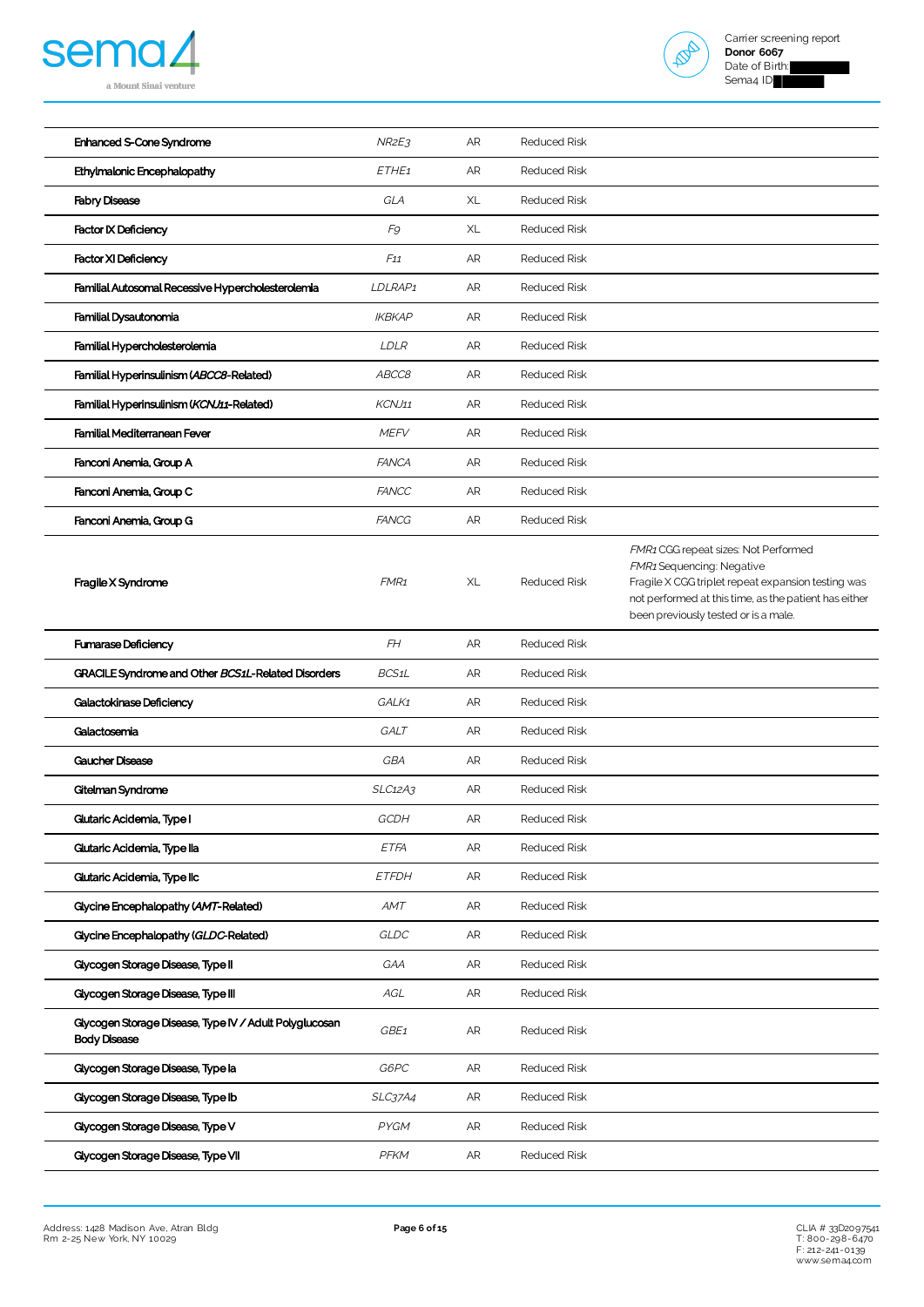



| HMG-CoA Lyase Deficiency                                                                               | <b>HMGCL</b>      | AR | <b>Reduced Risk</b> |
|--------------------------------------------------------------------------------------------------------|-------------------|----|---------------------|
| Hemochromatosis, Type 2A                                                                               | HFE <sub>2</sub>  | AR | <b>Reduced Risk</b> |
| Hemochromatosis, Type 3                                                                                | TFR <sub>2</sub>  | AR | <b>Reduced Risk</b> |
| Hereditary Fructose Intolerance                                                                        | <b>ALDOB</b>      | AR | <b>Reduced Risk</b> |
| Hereditary Spastic Paraparesis 49                                                                      | TECPR2            | AR | <b>Reduced Risk</b> |
| Hermansky-Pudlak Syndrome, Type 1                                                                      | HPS1              | AR | <b>Reduced Risk</b> |
| Hermansky-Pudlak Syndrome, Type 3                                                                      | HPS3              | AR | <b>Reduced Risk</b> |
| Holocarboxylase Synthetase Deficiency                                                                  | <b>HLCS</b>       | AR | <b>Reduced Risk</b> |
| Homocystinuria (CBS-Related)                                                                           | <b>CBS</b>        | AR | <b>Reduced Risk</b> |
| Homocystinuria due to MTHFR Deficiency                                                                 | <b>MTHFR</b>      | AR | <b>Reduced Risk</b> |
| Homocystinuria, cblEType                                                                               | <b>MTRR</b>       | AR | <b>Reduced Risk</b> |
| Hydrolethalus Syndrome                                                                                 | HYLS1             | AR | <b>Reduced Risk</b> |
| Hyperornithinemia-Hyperammonemia-Homocitrullinuria<br>Syndrome                                         | SLC25A15          | AR | <b>Reduced Risk</b> |
| Hypohidrotic Ectodermal Dysplasia 1                                                                    | <b>EDA</b>        | XL | <b>Reduced Risk</b> |
| Hypophosphatasia                                                                                       | <b>ALPL</b>       | AR | <b>Reduced Risk</b> |
| Inclusion Body Myopathy 2                                                                              | <b>GNE</b>        | AR | <b>Reduced Risk</b> |
| Infantile Cerebral and Cerebellar Atrophy                                                              | MED <sub>17</sub> | AR | <b>Reduced Risk</b> |
| Isovaleric Acidemia                                                                                    | <b>IVD</b>        | AR | <b>Reduced Risk</b> |
| Joubert Syndrome 2                                                                                     | TMEM216           | AR | <b>Reduced Risk</b> |
| Joubert Syndrome 7 / Meckel Syndrome 5 / COACH<br>Syndrome                                             | RPGRIP1L          | AR | <b>Reduced Risk</b> |
| Junctional Epidermolysis Bullosa (LAMA3-Related)                                                       | LAMA3             | AR | <b>Reduced Risk</b> |
| Junctional Epidermolysis Bullosa (LAMB3-Related)                                                       | LAMB3             | AR | Reduced Risk        |
| Junctional Epidermolysis Bullosa (LAMC2-Related)                                                       | LAMC <sub>2</sub> | AR | <b>Reduced Risk</b> |
| Krabbe Disease                                                                                         | GALC              | AR | Reduced Risk        |
| Lamellar Ichthyosis, Type 1                                                                            | TGM1              | AR | <b>Reduced Risk</b> |
| Leber Congenital Amaurosis 10 and Other CEP290-<br><b>Related Ciliopathies</b>                         | CEP290            | AR | <b>Reduced Risk</b> |
| Leber Congenital Amaurosis 13                                                                          | RDH <sub>12</sub> | AR | <b>Reduced Risk</b> |
| Leber Congenital Amaurosis 2 / Retinitis Pigmentosa 20                                                 | RPE65             | AR | <b>Reduced Risk</b> |
| Leber Congenital Amaurosis 5                                                                           | LCA <sub>5</sub>  | AR | <b>Reduced Risk</b> |
| Leber Congenital Amaurosis 8 / Retinitis Pigmentosa 12 /<br>Pigmented Paravenous Chorioretinal Atrophy | CRB1              | AR | <b>Reduced Risk</b> |
| Leigh Syndrome, French-Canadian Type                                                                   | LRPPRC            | AR | <b>Reduced Risk</b> |
| Lethal Congenital Contracture Syndrome 1 / Lethal<br>Arthrogryposis with Anterior Horn Cell Disease    | GLE <sub>1</sub>  | AR | <b>Reduced Risk</b> |
| Leukoencephalopathy with Vanishing White Matter                                                        | EIF2B5            | AR | <b>Reduced Risk</b> |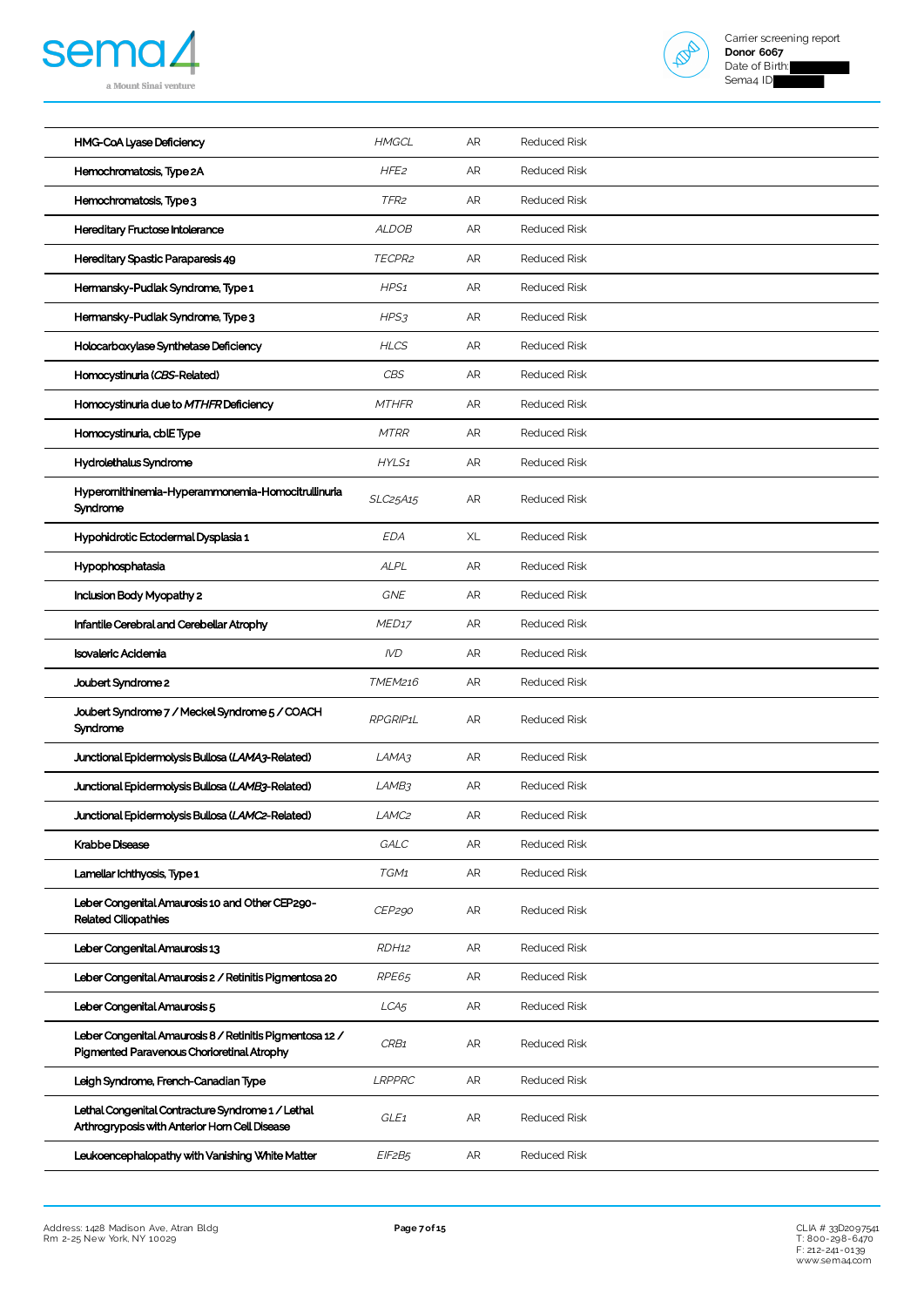



| Limb-Girdle Muscular Dystrophy, Type 2A                               | CAPN3            | AR         | <b>Reduced Risk</b> |
|-----------------------------------------------------------------------|------------------|------------|---------------------|
| Limb-Girdle Muscular Dystrophy, Type 2B                               | <b>DYSF</b>      | AR         | <b>Reduced Risk</b> |
| Limb-Girdle Muscular Dystrophy, Type 2C                               | SGCG             | AR         | <b>Reduced Risk</b> |
| Limb-Girdle Muscular Dystrophy, Type 2D                               | SGCA             | AR         | <b>Reduced Risk</b> |
| Limb-Girdle Muscular Dystrophy, Type 2E                               | SGCB             | AR         | <b>Reduced Risk</b> |
| Limb-Girdle Muscular Dystrophy, Type 21                               | <b>FKRP</b>      | AR         | <b>Reduced Risk</b> |
| Lipoamide Dehydrogenase Deficiency                                    | DLD              | ${\sf AR}$ | <b>Reduced Risk</b> |
| Lipoid Adrenal Hyperplasia                                            | <b>STAR</b>      | AR         | <b>Reduced Risk</b> |
| Lipoprotein Lipase Deficiency                                         | LPL              | AR         | <b>Reduced Risk</b> |
| Long-Chain 3-Hydroxyacyl-CoA Dehydrogenase<br>Deficiency              | <b>HADHA</b>     | AR         | <b>Reduced Risk</b> |
| Lysinuric Protein Intolerance                                         | SLC7A7           | AR         | <b>Reduced Risk</b> |
| Maple Syrup Urine Disease, Type 1a                                    | <b>BCKDHA</b>    | AR         | <b>Reduced Risk</b> |
| Maple Syrup Urine Disease, Type 1b                                    | <b>BCKDHB</b>    | AR         | <b>Reduced Risk</b> |
| Meckel 1 / Bardet-Biedl Syndrome 13                                   | MKS1             | AR         | <b>Reduced Risk</b> |
| Medium Chain Acyl-CoA Dehydrogenase Deficiency                        | <b>ACADM</b>     | AR         | <b>Reduced Risk</b> |
| Megalencephalic Leukoencephalopathy with Subcortical<br>Cysts         | MLC1             | AR         | Reduced Risk        |
| Menkes Disease                                                        | ATP7A            | XL         | <b>Reduced Risk</b> |
| Metachromatic Leukodystrophy                                          | <b>ARSA</b>      | AR         | <b>Reduced Risk</b> |
| Methylmalonic Acidemia (MMAA-Related)                                 | <b>MMAA</b>      | AR         | <b>Reduced Risk</b> |
| Methylmalonic Acidemia (MMAB-Related)                                 | <b>MMAB</b>      | AR         | <b>Reduced Risk</b> |
| Methylmalonic Acidemia (MUT-Related)                                  | <b>MUT</b>       | AR         | <b>Reduced Risk</b> |
| Methylmalonic Aciduria and Homocystinuria, Cobalamin<br>CType         | <b>MMACHC</b>    | AR         | <b>Reduced Risk</b> |
| Methylmalonic Aciduria and Homocystinuria, Cobalamin<br><b>D</b> Type | <b>MMADHC</b>    | AR         | <b>Reduced Risk</b> |
| Microphthalmia / Anophthalmia                                         | VSX2             | AR         | <b>Reduced Risk</b> |
| Mitochondrial Complex   Deficiency (ACADg-Related)                    | <b>ACAD9</b>     | AR         | Reduced Risk        |
| Mitochondrial Complex I Deficiency (NDUFAF5-Related)                  | NDUFAF5          | AR         | <b>Reduced Risk</b> |
| Mitochondrial Complex   Deficiency (NDUFS6-Related)                   | NDUFS6           | AR         | <b>Reduced Risk</b> |
| Mitochondrial DNA Depletion Syndrome 6 / Navajo<br>Neurohepatopathy   | MPV17            | AR         | <b>Reduced Risk</b> |
| Mitochondrial Myopathy and Sideroblastic Anemia 1                     | PUS <sub>1</sub> | AR         | <b>Reduced Risk</b> |
| Mucolipidosis II / IIIA                                               | <b>GNPTAB</b>    | AR         | <b>Reduced Risk</b> |
| Mucolipidosis III Gamma                                               | <b>GNPTG</b>     | AR         | <b>Reduced Risk</b> |
| Mucolipidosis IV                                                      | MCOLN1           | AR         | <b>Reduced Risk</b> |
| Mucopolysaccharidosis Type I                                          | IDUA             | AR         | <b>Reduced Risk</b> |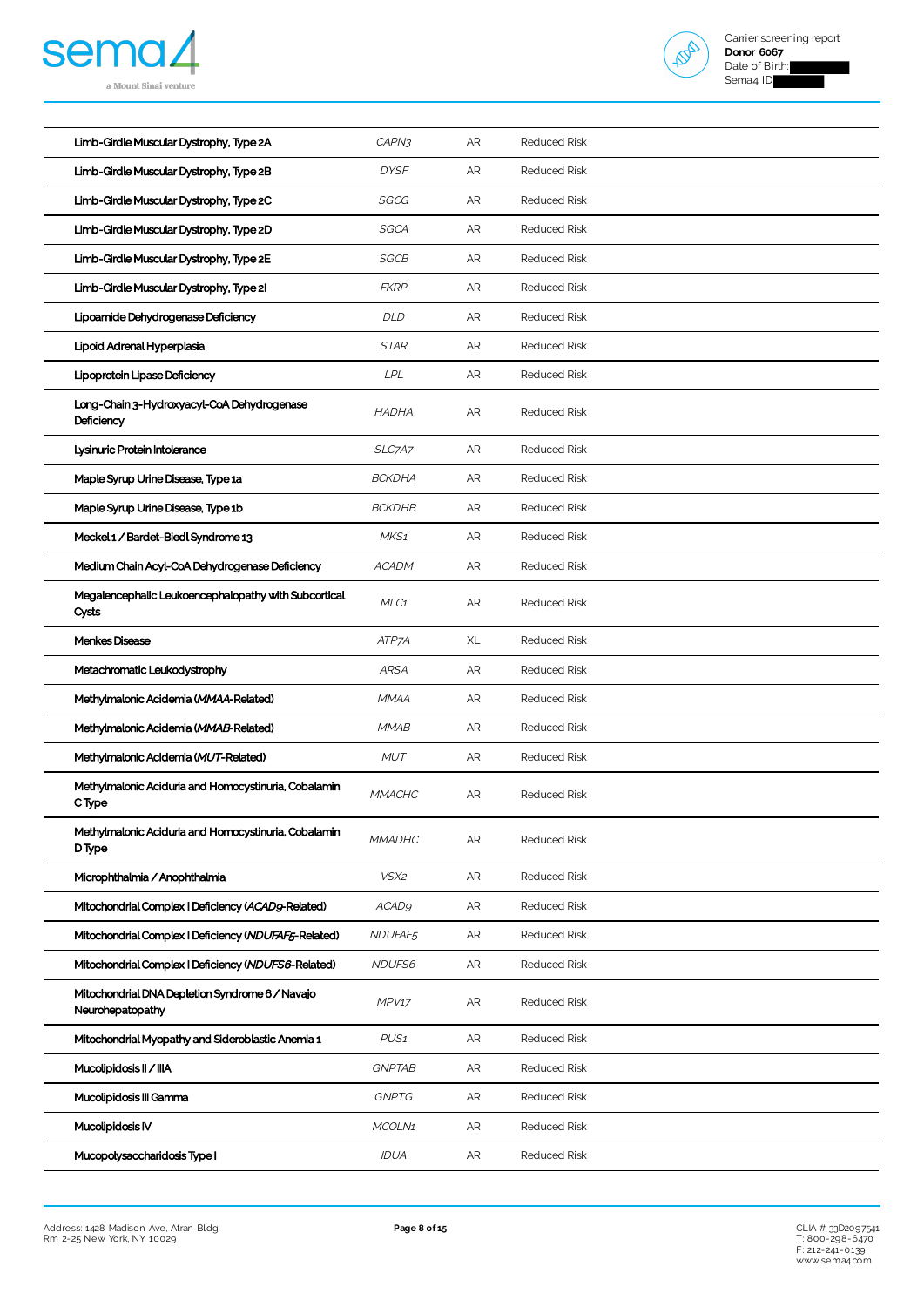



| Mucopolysaccharidosis Type II                                                                            | IDS               | XL         | <b>Reduced Risk</b> |
|----------------------------------------------------------------------------------------------------------|-------------------|------------|---------------------|
| Mucopolysaccharidosis Type IIIA                                                                          | <b>SGSH</b>       | AR         | <b>Reduced Risk</b> |
| Mucopolysaccharidosis Type IIIB                                                                          | <b>NAGLU</b>      | AR         | <b>Reduced Risk</b> |
| Mucopolysaccharidosis Type IIIC                                                                          | <b>HGSNAT</b>     | AR         | <b>Reduced Risk</b> |
| Mucopolysaccharidosis Type IIID                                                                          | GNS               | AR         | <b>Reduced Risk</b> |
| Mucopolysaccharidosis Type IVb / GM1 Gangliosidosis                                                      | GLB1              | AR         | <b>Reduced Risk</b> |
| Mucopolysaccharidosis type IX                                                                            | HYAL1             | AR         | <b>Reduced Risk</b> |
| Mucopolysaccharidosis type VI                                                                            | <b>ARSB</b>       | AR         | <b>Reduced Risk</b> |
| Multiple Sulfatase Deficiency                                                                            | SUMF <sub>1</sub> | AR         | <b>Reduced Risk</b> |
| Muscle-Eye-Brain Disease and Other POMGNT1-Related<br>Congenital Muscular Dystrophy-Dystroglycanopathies | POMGNT1           | AR         | <b>Reduced Risk</b> |
| Myoneurogastrointestinal Encephalopathy                                                                  | <b>TYMP</b>       | AR         | <b>Reduced Risk</b> |
| Myotubular Myopathy 1                                                                                    | MTM <sub>1</sub>  | XL         | <b>Reduced Risk</b> |
| N-Acetylglutamate Synthase Deficiency                                                                    | <b>NAGS</b>       | AR         | <b>Reduced Risk</b> |
| Nemaline Myopathy 2                                                                                      | <b>NEB</b>        | AR         | <b>Reduced Risk</b> |
| Nephrogenic Diabetes Insipidus, Type II                                                                  | AQP2              | AR         | <b>Reduced Risk</b> |
| Nephrotic Syndrome (NPHS1-Related) / Congenital<br><b>Finnish Nephrosis</b>                              | NPHS <sub>1</sub> | AR         | <b>Reduced Risk</b> |
| Nephrotic Syndrome (NPHS2-Related) / Steroid-<br>Resistant Nephrotic Syndrome                            | NPHS <sub>2</sub> | AR         | <b>Reduced Risk</b> |
| Neuronal Ceroid-Lipofuscinosis (CLN3-Related)                                                            | CLN3              | ${\sf AR}$ | <b>Reduced Risk</b> |
| Neuronal Ceroid-Lipofuscinosis (CLN5-Related)                                                            | CLN <sub>5</sub>  | AR         | <b>Reduced Risk</b> |
| Neuronal Ceroid-Lipofuscinosis (CLN6-Related)                                                            | CLN6              | AR         | <b>Reduced Risk</b> |
| Neuronal Ceroid-Lipofuscinosis (CLN8-Related)                                                            | CLN8              | AR         | <b>Reduced Risk</b> |
| Neuronal Ceroid-Lipofuscinosis (MFSD8-Related)                                                           | MFSD8             | AR         | <b>Reduced Risk</b> |
| Neuronal Ceroid-Lipofuscinosis (PPT1-Related)                                                            | PP <sub>T1</sub>  | AR         | <b>Reduced Risk</b> |
| Neuronal Ceroid-Lipofuscinosis (TPP1-Related)                                                            | TPP <sub>1</sub>  | AR         | <b>Reduced Risk</b> |
| Niemann-Pick Disease (SMPD1-Related)                                                                     | SMPD <sub>1</sub> | AR         | <b>Reduced Risk</b> |
| Niemann-Pick Disease, Type C (NPC1-Related)                                                              | NPC <sub>1</sub>  | AR         | <b>Reduced Risk</b> |
| Niemann-Pick Disease, Type C (NPC2-Related)                                                              | NPC <sub>2</sub>  | AR         | <b>Reduced Risk</b> |
| Nijmegen Breakage Syndrome                                                                               | <b>NBN</b>        | AR         | <b>Reduced Risk</b> |
| Non-Syndromic Hearing Loss (GJB2-Related)                                                                | GJB2              | AR         | <b>Reduced Risk</b> |
| Odonto-Onycho-Dermal Dysplasia / Schopf-Schulz-<br>Passarge Syndrome                                     | WNT10A            | AR         | <b>Reduced Risk</b> |
| Omenn Syndrome (RAG2-Related)                                                                            | RAG2              | AR         | <b>Reduced Risk</b> |
| Omenn Syndrome / Severe Combined<br>Immunodeficiency, Athabaskan-Type                                    | DCLRE1C           | AR         | <b>Reduced Risk</b> |
| Ornithine Aminotransferase Deficiency                                                                    | <b>OAT</b>        | AR         | <b>Reduced Risk</b> |
|                                                                                                          |                   |            |                     |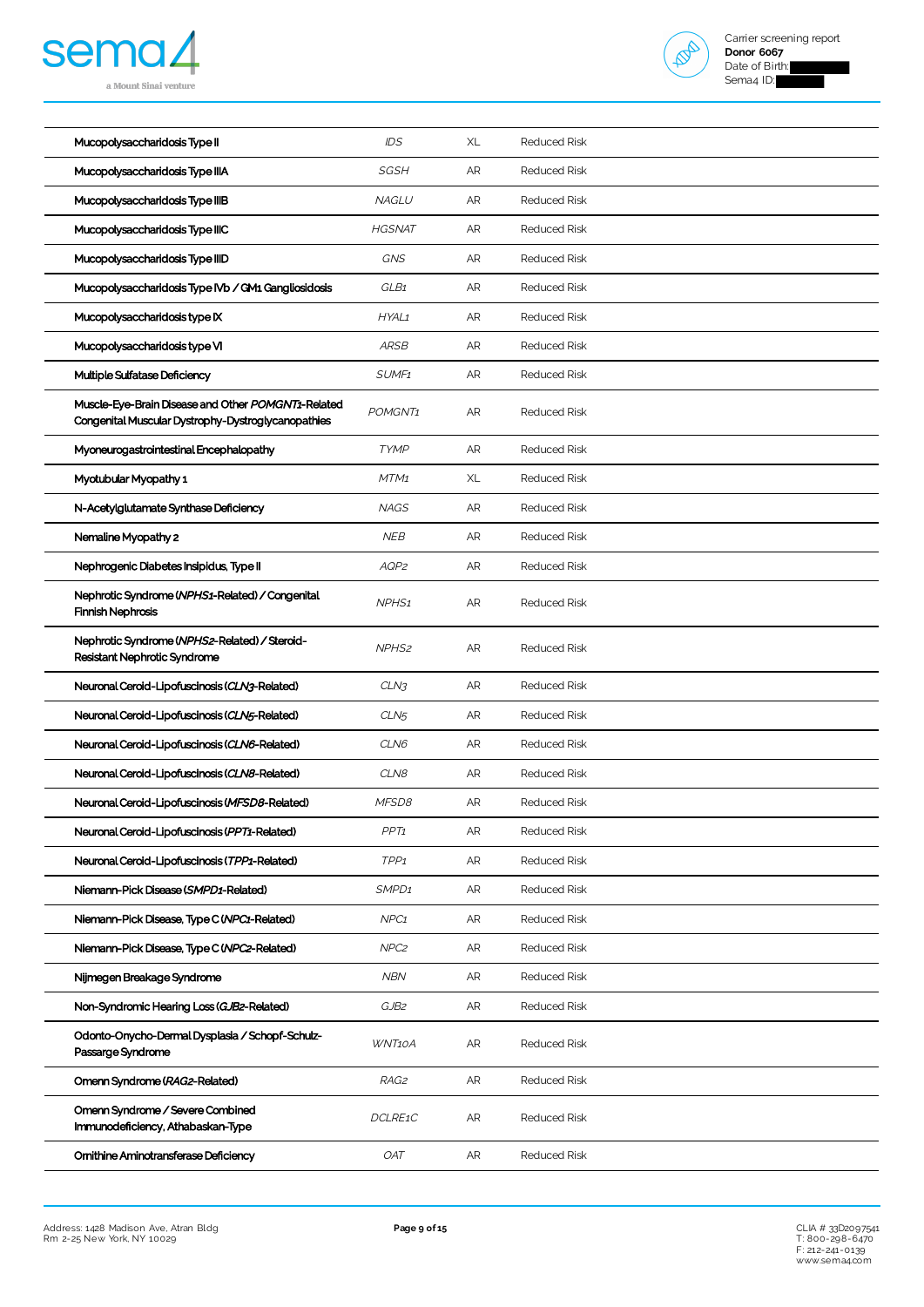



| Ornithine Transcarbomylase Deficiency                 | OTC                              | XL         | <b>Reduced Risk</b> |
|-------------------------------------------------------|----------------------------------|------------|---------------------|
| Osteopetrosis 1                                       | TCIRG1                           | AR         | <b>Reduced Risk</b> |
| Pendred Syndrome                                      | SLC <sub>26</sub> A4             | AR         | <b>Reduced Risk</b> |
| Polycystic Kidney Disease, Autosomal Recessive        | PKHD1                            | AR         | <b>Reduced Risk</b> |
| Polyglandular Autoimmune Syndrome. Type 1             | <b>AIRE</b>                      | ${\sf AR}$ | <b>Reduced Risk</b> |
| Pontocerebellar Hypoplasia, Type 1A                   | VRK1                             | AR         | <b>Reduced Risk</b> |
| Pontocerebellar Hypoplasia, Type 6                    | RARS <sub>2</sub>                | AR         | <b>Reduced Risk</b> |
| Primary Carnitine Deficiency                          | SLC <sub>22</sub> A <sub>5</sub> | AR         | <b>Reduced Risk</b> |
| Primary Ciliary Dyskinesia (DNAH5-Related)            | DNAH <sub>5</sub>                | AR         | <b>Reduced Risk</b> |
| Primary Ciliary Dyskinesia (DNA/1-Related)            | DNA/1                            | AR         | <b>Reduced Risk</b> |
| Primary Ciliary Dyskinesia (DNAI2-Related)            | DNAI <sub>2</sub>                | AR         | <b>Reduced Risk</b> |
| Primary Hyperoxaluria, Type 1                         | <b>AGXT</b>                      | AR         | <b>Reduced Risk</b> |
| Primary Hyperoxaluria, Type 2                         | <b>GRHPR</b>                     | ${\sf AR}$ | <b>Reduced Risk</b> |
| Primary Hyperoxaluria, Type 3                         | HOGA1                            | AR         | <b>Reduced Risk</b> |
| Progressive Cerebello-Cerebral Atrophy                | <b>SEPSECS</b>                   | AR         | <b>Reduced Risk</b> |
| Progressive Familial Intrahepatic Cholestasis, Type 2 | ABCB11                           | AR         | <b>Reduced Risk</b> |
| Propionic Acidemia (PCCA-Related)                     | <b>PCCA</b>                      | AR         | <b>Reduced Risk</b> |
| Propionic Acidemia (PCCB-Related)                     | PCCB                             | AR         | <b>Reduced Risk</b> |
| Pycnodysostosis                                       | <b>CTSK</b>                      | AR         | <b>Reduced Risk</b> |
| Pyruvate Dehydrogenase E1-Alpha Deficiency            | PDHA1                            | XL         | <b>Reduced Risk</b> |
| Pyruvate Dehydrogenase E1-Beta Deficiency             | <b>PDHB</b>                      | AR         | <b>Reduced Risk</b> |
| Renal Tubular Acidosis and Deafness                   | ATP6V1B1                         | AR         | <b>Reduced Risk</b> |
| Retinitis Pigmentosa 25                               | EYS                              | AR         | Reduced Risk        |
| Retinitis Pigmentosa 26                               | <b>CERKL</b>                     | AR         | <b>Reduced Risk</b> |
| Retinitis Pigmentosa 28                               | FAM161A                          | AR         | <b>Reduced Risk</b> |
| Retinitis Pigmentosa 59                               | <b>DHDDS</b>                     | AR         | <b>Reduced Risk</b> |
| Rhizomelic Chondrodysplasia Punctata, Type 1          | PEX7                             | AR         | <b>Reduced Risk</b> |
| Rhizomelic Chondrodysplasia Punctata, Type 3          | <b>AGPS</b>                      | AR         | <b>Reduced Risk</b> |
| Roberts Syndrome                                      | ESCO2                            | AR         | <b>Reduced Risk</b> |
| Salla Disease                                         | SLC17A5                          | AR         | <b>Reduced Risk</b> |
| Sandhoff Disease                                      | <b>HEXB</b>                      | AR         | <b>Reduced Risk</b> |
| Schimke Immunoosseous Dysplasia                       | SMARCAL1                         | AR         | <b>Reduced Risk</b> |
| Segawa Syndrome                                       | TH                               | AR         | <b>Reduced Risk</b> |
| Sjogren-Larsson Syndrome                              | ALDH3A2                          | AR         | <b>Reduced Risk</b> |
| Smith-Lemli-Opitz Syndrome                            | DHCR7                            | AR         | <b>Reduced Risk</b> |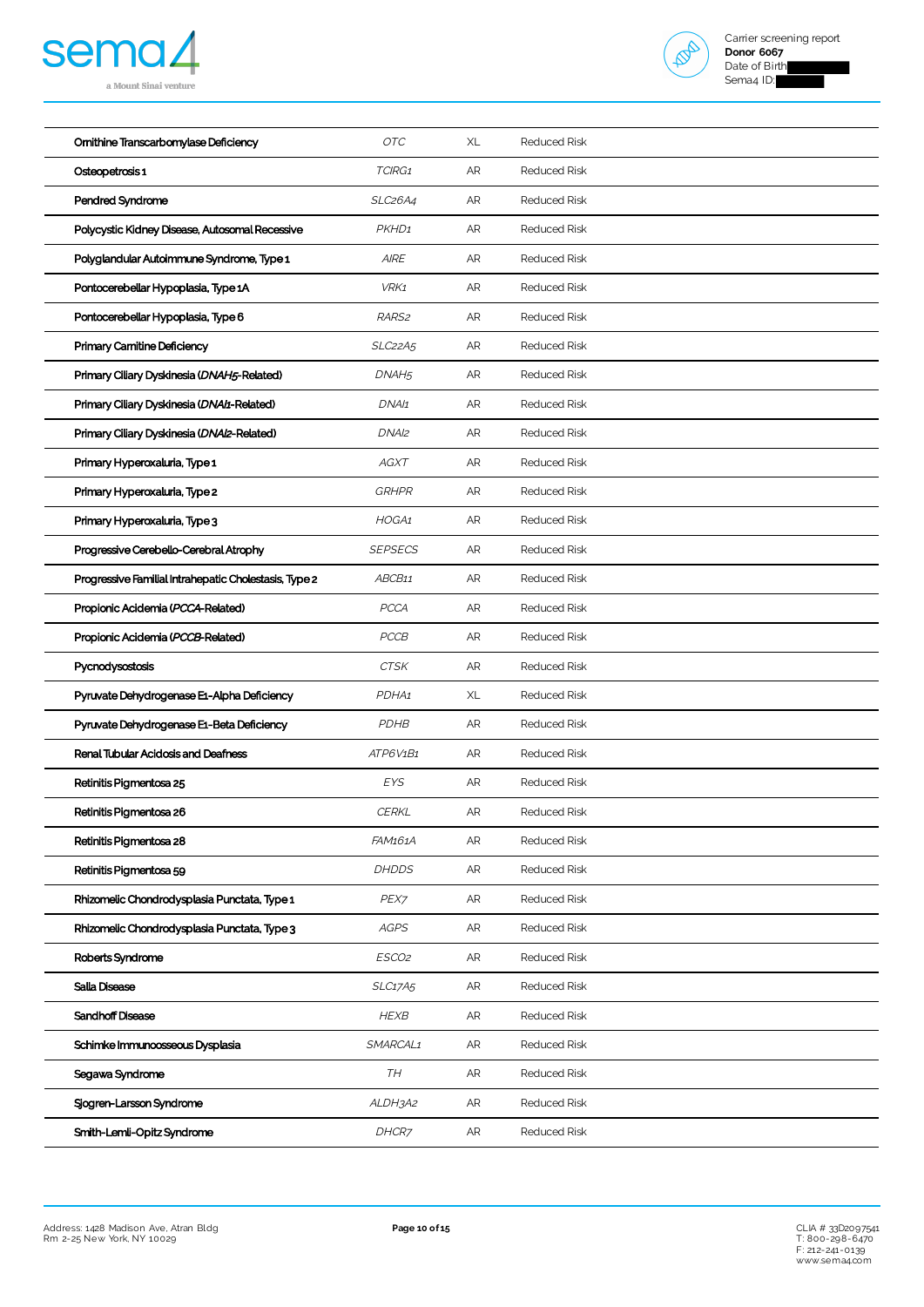



| Spinal Muscular Atrophy                                              | SMN <sub>1</sub>                 | AR        | <b>Reduced Risk</b> | SMN1 copy number: 2<br>SMN2 copy number: 2<br>c.'3+80T>G: Negative |
|----------------------------------------------------------------------|----------------------------------|-----------|---------------------|--------------------------------------------------------------------|
| Spondylothoracic Dysostosis                                          | MESP <sub>2</sub>                | AR        | <b>Reduced Risk</b> |                                                                    |
| Steel Syndrome                                                       | COL27A1                          | AR        | <b>Reduced Risk</b> |                                                                    |
| Stuve-Wiedemann Syndrome                                             | <b>LIFR</b>                      | AR        | <b>Reduced Risk</b> |                                                                    |
| Sulfate Transporter-Related Osteochondrodysplasia                    | SLC <sub>26</sub> A <sub>2</sub> | AR        | <b>Reduced Risk</b> |                                                                    |
| Tay-Sachs Disease                                                    | <b>HEXA</b>                      | AR        | <b>Reduced Risk</b> |                                                                    |
| Tyrosinemia, Type I                                                  | <b>FAH</b>                       | AR        | <b>Reduced Risk</b> |                                                                    |
| Usher Syndrome, Type IB                                              | MYO7A                            | <b>AR</b> | <b>Reduced Risk</b> |                                                                    |
| Usher Syndrome, Type IC                                              | USH1C                            | AR        | <b>Reduced Risk</b> |                                                                    |
| Usher Syndrome, Type ID                                              | CDH23                            | AR        | <b>Reduced Risk</b> |                                                                    |
| Usher Syndrome, Type IF                                              | PCDH <sub>15</sub>               | AR        | <b>Reduced Risk</b> |                                                                    |
| Usher Syndrome, Type IIA                                             | USH <sub>2</sub> A               | AR        | <b>Reduced Risk</b> |                                                                    |
| Usher Syndrome, Type III                                             | CLRN1                            | AR        | <b>Reduced Risk</b> |                                                                    |
| Very Long Chain Acyl-CoA Dehydrogenase Deficiency                    | <b>ACADVL</b>                    | AR        | <b>Reduced Risk</b> |                                                                    |
| Walker-Warburg Syndrome and Other FKTN-Related<br><b>Dystrophies</b> | <b>FKTN</b>                      | AR        | <b>Reduced Risk</b> |                                                                    |
| <b>Wilson Disease</b>                                                | ATP7B                            | AR        | <b>Reduced Risk</b> |                                                                    |
| Wolman Disease / Cholesteryl Ester Storage Disease                   | LIPA                             | AR        | <b>Reduced Risk</b> |                                                                    |
| X-Linked Juvenile Retinoschisis                                      | RS <sub>1</sub>                  | XL        | <b>Reduced Risk</b> |                                                                    |
| X-Linked Severe Combined Immunodeficiency                            | <b>IL2RG</b>                     | XL        | <b>Reduced Risk</b> |                                                                    |
| Zellweger Syndrome Spectrum (PEX10-Related)                          | PEX10                            | AR        | <b>Reduced Risk</b> |                                                                    |
| Zellweger Syndrome Spectrum (PEX1-Related)                           | PEX1                             | AR        | <b>Reduced Risk</b> |                                                                    |
| Zellweger Syndrome Spectrum (PEX2-Related)                           | PEX <sub>2</sub>                 | AR        | <b>Reduced Risk</b> |                                                                    |
| Zellweger Syndrome Spectrum (PEX6-Related)                           | PEX6                             | <b>AR</b> | <b>Reduced Risk</b> |                                                                    |

AR=Autosomal recessive; XL=X-linked

# Test methods and comments

Genomic DNA isolated from this patient was analyzed by one or more of the following methodologies, as applicable:

### Fragile X CGG Repeat Analysis (Analytical Detection Rate >99%)

PCR amplification using Asuragen, Inc. AmplideX<sup>®</sup>FMR1 PCR reagents followed by capillary electrophoresis for allele sizing was performed. Samples positive for FMR1 CGG repeats in the premutation and full mutation size range were further analyzed by Southern blot analysis to assess the size and methylation status of the FMR1 CGG repeat.

### Genotyping (Analytical Detection Rate >99%)

Multiplex PCR amplification and allele specific primer extension analyses using the MassARRAY® System were used to identify certain recurrent variants that are complex in nature or are present in low copy repeats. Rare sequence variants may interfere with assay performance.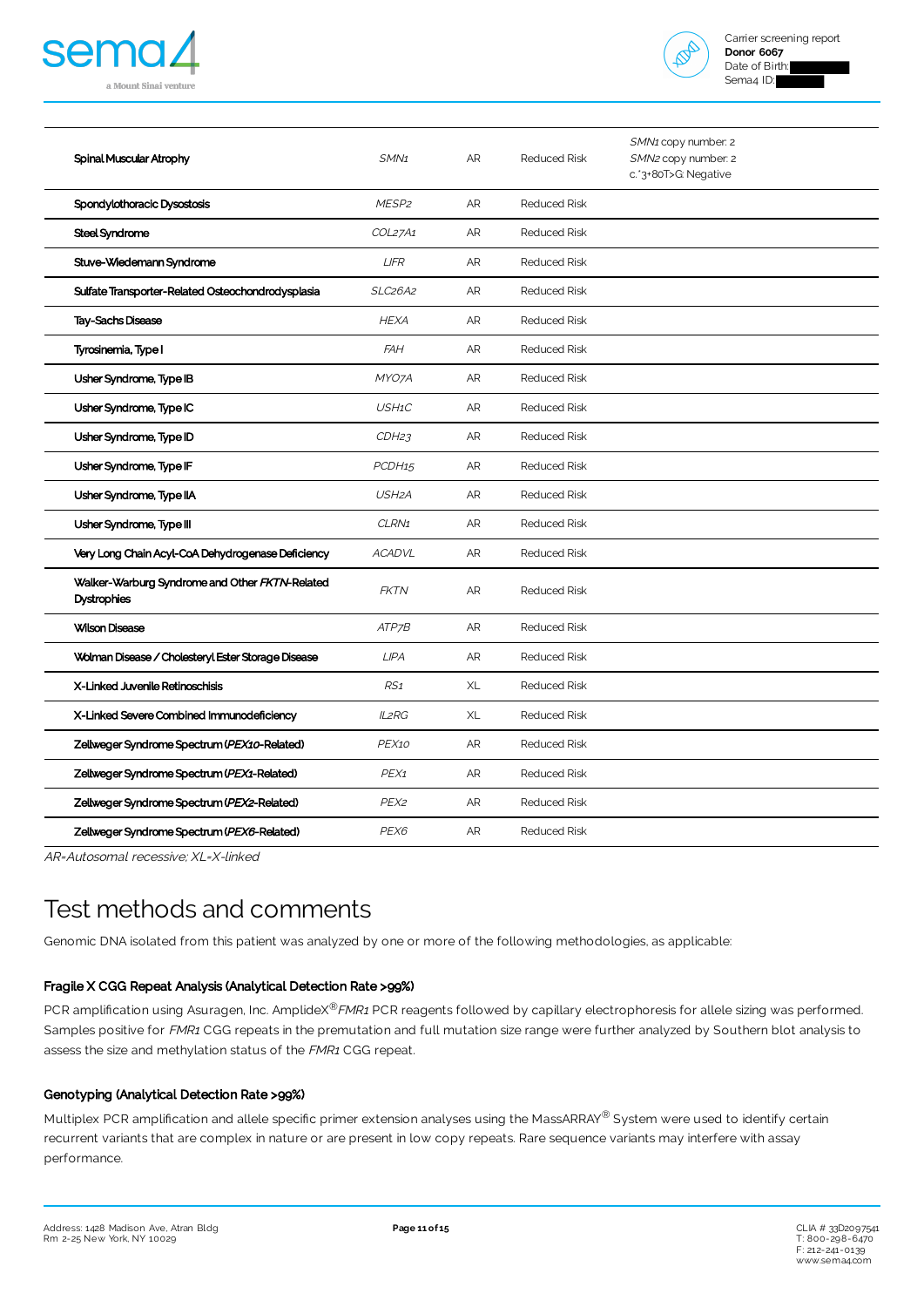



### Multiplex Ligation-Dependent Probe Amplification (MLPA) (Analytical Detection Rate >99%)

MLPA<sup>®</sup> probe sets and reagents from MRC-Holland were used for copy number analysis of specific targets versus known control samples. False positive or negative results may occur due to rare sequence variants in target regions detected by MLPA probes. Analytical sensitivity and specificity of the MLPA method are both 99%.

For alpha thalassemia, the copy numbers of the HBA1 and HBA2 genes were analyzed. Alpha-globin gene deletions, triplications, and the Constant Spring (CS) mutation are assessed. This test is expected to detect approximately 90% of all alpha-thalassemia mutations, varying by ethnicity. Carriers of alpha-thalassemia with three or more HBA copies on one chromosome, and one or no copies on the other chromosome, may not be detected. With the exception of triplications, other benign alpha-globin gene polymorphisms will not be reported. Analyses of HBA1 and HBA2 are performed in association with long-range PCR of the coding regions followed by short-read sequencing.

For Duchenne muscular dystrophy, the copy numbers of all DMD exons were analyzed. Potentially pathogenic single exon deletions and duplications are confirmed by a second method. Analysis of DMD is performed in association with sequencing of the coding regions.

For congenital adrenal hyperplasia, the copy number of the CYP21A2 gene was analyzed. This analysis can detect large deletions typically due to unequal meiotic crossing-over between CYP21A2 and the pseudogene CYP21A1P. Classic 30-kb deletions make up approximately 20% of CYP21A2 pathogenic alleles. This test may also identify certain point mutations in CYP21A2 caused by gene conversion events between CYP21A2 and CYP21A1P. Some carriers may not be identified by dosage sensitive methods as this testing cannot detect individuals with two copies (duplication) of the CYP21A2 gene on one chromosome and loss of CYP21A2 (deletion) on the other chromosome. Analysis of CYP21A2 is performed in association with long-range PCR of the coding regions followed by short-read sequencing.

For spinal muscular atrophy (SMA), the copy numbers of the SMN1 and SMN2 genes were analyzed. The individual dosage of exons 7 and 8 as well as the combined dosage of exons 1, 4, 6 and 8 of SMN1 and SMN2 were assessed. Copy number gains and losses can be detected with this assay. Depending on ethnicity, 6 - 29% of carriers will not be identified by dosage sensitive methods as this testing cannot detect individuals with two copies (duplication) of the SMN1 gene on one chromosome and loss of SMN1 (deletion) on the other chromosome (silent 2+0 carrier) or individuals that carry an intragenic mutation in SMN1. Please also note that 2% of individuals diagnosed with SMA have a causative SMN1 variant that occurred de novo, and therefore cannot be picked up by carrier screening in the parents. Analysis of SMN1 is performed in association with short-read sequencing of exons 2a-7, followed by confirmation using long-range PCR (described below).

The presence of the c.\*3+80T>G (chr5:70,247,901T>G) variant allele in an individual with Ashkenazi Jewish or Asian ancestry is typically indicative of a duplication of SMN1. When present in an Ashkenazi Jewish or Asian individual with two copies of SMN1, c.\*3+80T>G is likely indicative of a silent (2+0) carrier. In individuals with two copies of SMN1 with African American, Hispanic or Caucasian ancestry, the presence or absence of c.\*3+80T>G significantly increases or decreases, respectively, the likelihood of being a silent 2+0 silent carrier.

MLPA for Gaucher disease (GBA), cystic fibrosis (CFTR), and non-syndromic hearing loss (GJB2/GJB6) will only be performed if indicated for confirmation of detected CNVs. If GBA analysis was performed, the copy numbers of exons 1, 3, 4, and 6 - 10 of the GBA gene (of 11 exons total) were analyzed. If CFTR analysis was performed, the copy numbers of all 27 CFTR exons were analyzed. If GJB2/GJB6 analysis was performed, the copy number of the two GJB2 exons were analyzed, as well as the presence or absence of the two upstream deletions of the GJB2 regulatory region, del(GJB6-D13S1830) and del(GJB6-D13S1854).

### Next Generation Sequencing (NGS) (Analytical Detection Rate >95%)

NGS was performed on a panel of genes for the purpose of identifying pathogenic or likely pathogenic variants.

Agilent SureSelect<sup>TM</sup>XT Low Input technology was used with a custom capture library to target the exonic regions and intron/exon splice junctions of the relevant genes, as well as a number of UTR, intronic or promoter regions that contain previously reported mutations. Libraries were pooled and sequenced on the Illumina NovaSeq 9000 platform, using paired-end 100 bp reads. The sequencing data was analyzed using a custom bioinformatics algorithm designed and validated in house.

The coding exons and splice junctions of the known protein-coding RefSeq genes were assessed for the average depth of coverage (minimum of 20X) and data quality threshold values. Most exons not meeting a minimum of >20X read depth across the exon are further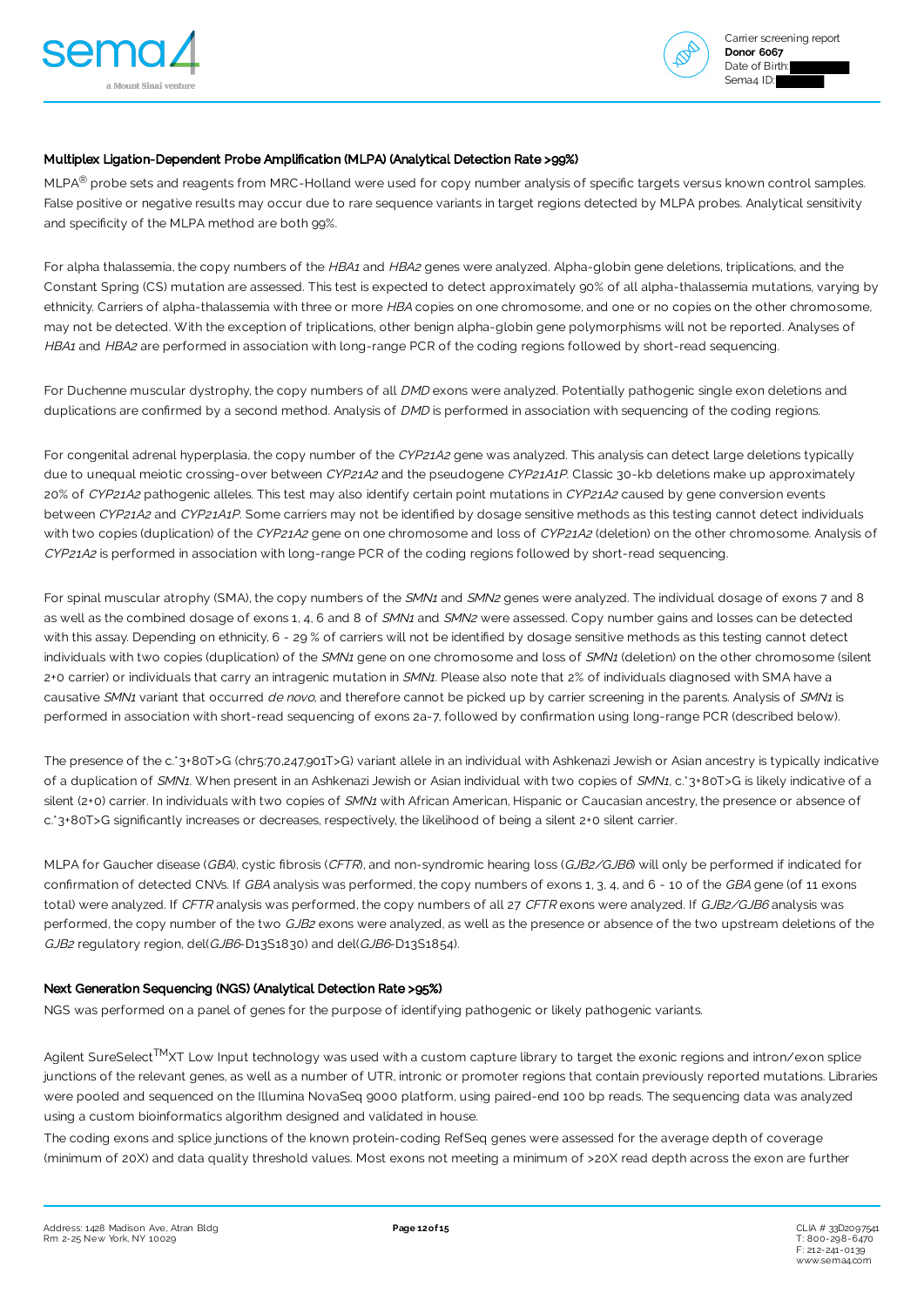



analyzed by Sanger sequencing. Please note that several genomic regions present difficulties in mapping or obtaining read depth >20X. These regions, which are described below, will not be reflexed to Sanger sequencing if the mapping quality or coverage is poor. Any variants identified during testing in these regions are confirmed by a second method and reported if determined to be pathogenic or likely pathogenic. However, as there is a possibility of false negative results within these regions, detection rates and residual risks for these genes have been calculated with the presumption that variants in these exons will not be detected, unless included in the MassARRAY® genotyping platform.

**Exceptions:** ABCD1 (NM\_000033.3) exons 8 and 9; ADA (NM\_000022.2) exon 1; ADAMTS2 (NM\_014244.4) exon 1; AGPS (NM\_003659.3) chr2:178,257,512 - 178,257,649 (partial exon 1); ALMS1 (NM\_015120.4) chr2:73,612,990 - 73,613,041 (partial exon 1); CEP290 (NM\_025114.3) exon 5, exon 7, chr12:88,519,017 - 88,519,039 (partial exon 13), chr12:88,514,049 - 88,514,058 (partial exon 15), chr12:88,502,837 - 88,502,841 (partial exon 23), chr12:88,481,551 - 88,481,589 (partial exon 32), chr12:88,471,605 - 88,471,700 (partial exon 40); CFTR (NM\_000492.3) exon 10; COL4A4 (NM\_000092.4) chr2:227,942,604 - 227,942,619 (partial exon 25); CYP11B2 (NM\_000498.3) exons 3 - 7; DNAI2 (NM\_023036.4) chr17:72,308,136 - 72,308,147 (partial exon 12); EVC (NM\_153717.2) exon 1; FH (NM\_000143.3) exon 1; GAMT (NM\_000156.5 exon 1; GLDC (NM\_000170.2) exon 1; GNPTAB (NM\_024312.4) chr17:4,837,000 - 4,837,400 (partial exon 2); GNPTG (NM\_032520.4) exon 1; HGSNAT (NM\_152419.2) exon 1; IDS (NM\_000202.6) exon 3; LIFR (NM\_002310.5) exon 19; NEB (NM\_001271208.1) exons 82 - 105; NPC1 (NM\_000271.4) chr18:21,123,519 - 21,123,538 (partial exon 14); PUS1 (NM\_025215.5) ; chr12:132,414,446 - 132,414,532 (partial exon 2); RPGRIP1L (NM\_015272.2) exon 23; SGSH (NM\_000199.3) chr17:78,194,022 - 78,194,072 (partial exon 1); SLC6A8 (NM\_005629.3) exons 3 and 4.

This test will detect variants within the exons and the intron-exon boundaries of the target regions. Variants outside these regions may not be detected, including, but not limited to, UTRs, promoters, and deep intronic areas, or regions that fall into the Exceptions mentioned above. This technology may not detect all small insertion/deletions and is not diagnostic for repeat expansions and structural genomic variation. In addition, a mutation(s) in a gene not included on the panel could be present in this patient.

Variant interpretation and classification was performed based on the American College of Medical Genetics Standards and Guidelines for the Interpretation of Sequence Variants (Richards et al, 2015). All potentially pathogenic variants may be confirmed by either a specific genotyping assay or Sanger sequencing, if indicated. Any benign variants, likely benign variants or variants of uncertain significance identified during this analysis will not be reported.

### Next Generation Sequencing for SMN1

Exonic regions and intron/exon splice junctions of SMN1 and SMN2 were captured, sequenced, and analyzed as described above. Any variants located within exons 2a-7 and classified as pathogenic or likely pathogenic were confirmed to be in either SMN1 or SMN2 using genespecific long-range PCR analysis followed by Sanger sequencing. Variants located in exon 1 cannot be accurately assigned to either SMN1 or SMN2 using our current methodology, and so these variants are considered to be of uncertain significance and are not reported.

### Copy Number Variant Analysis (Analytical Detection Rate >95%)

Large duplications and deletions were called from the relative read depths on an exon-by-exon basis using a custom exome hidden Markov model (XHMM) algorithm. Deletions or duplications determined to be pathogenic or likely pathogenic were confirmed by either a custom arrayCGH platform, quantitative PCR, or MLPA (depending on CNV size and gene content). While this algorithm is designed to pick up deletions and duplications of 2 or more exons in length, potentially pathogenic single-exon CNVs will be confirmed and reported, if detected.

### Exon Array (Confirmation method) (Accuracy >99%)

The customized oligonucleotide microarray (Oxford Gene Technology) is a highly-targeted exon-focused array capable of detecting medically relevant microdeletions and microduplications at a much higher resolution than traditional aCGH methods. Each array matrix has approximately 180,000 60-mer oligonucleotide probes that cover the entire genome. This platform is designed based on human genome NCBI Build 37 (hg19) and the CGH probes are enriched to target the exonic regions of the genes in this panel.

### Quantitative PCR (Confirmation method) (Accuracy >99%)

The relative quantification PCR is utilized on a Roche Universal Library Probe (UPL) system, which relates the PCR signal of the target region in one group to another. To test for genomic imbalances, both sample DNA and reference DNA is amplified with primer/probe sets that specific to the target region and a control region with known genomic copy number. Relative genomic copy numbers are calculated based on the standard ∆∆Ct formula.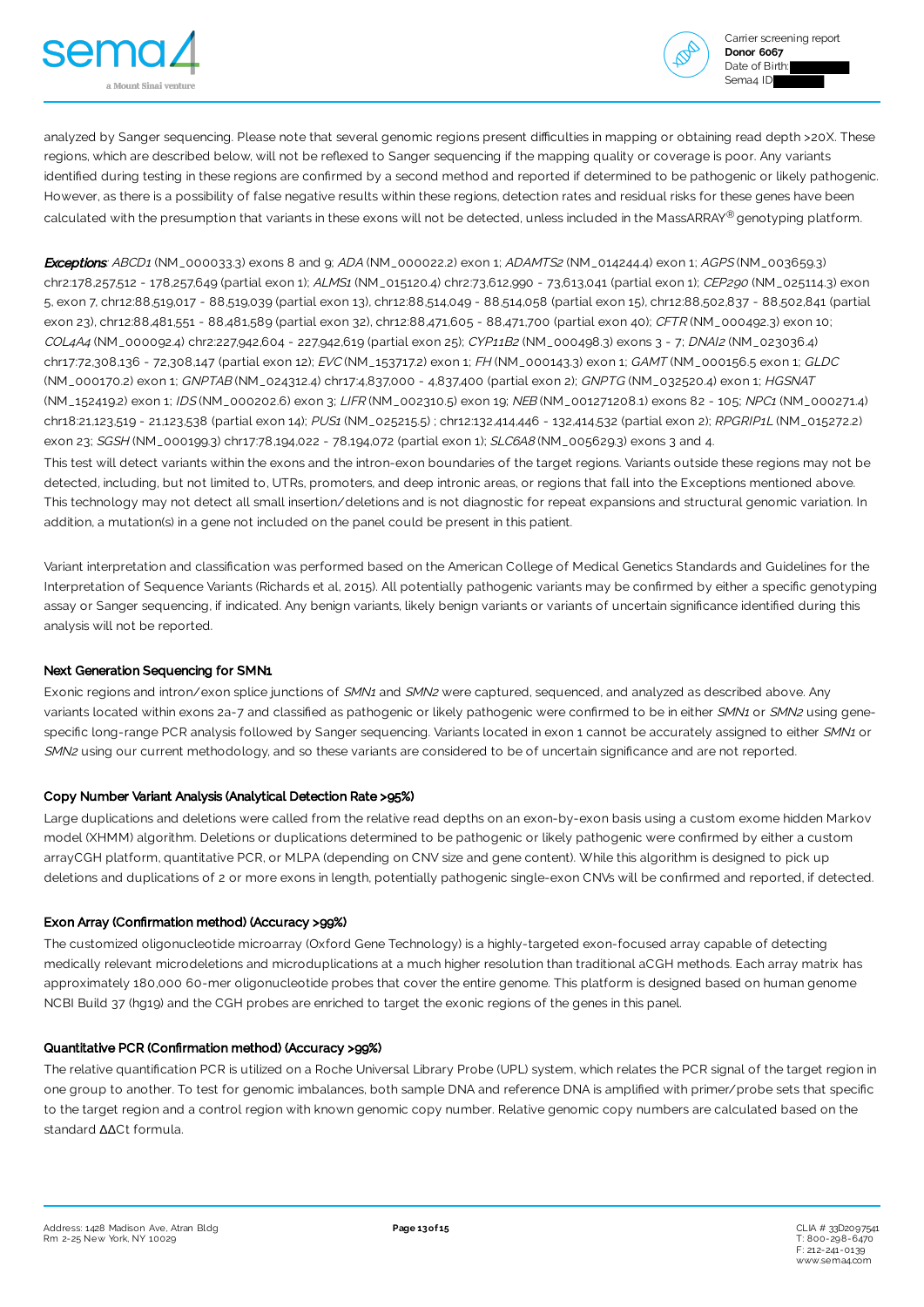



### Long-Range PCR (Analytical Detection Rate >99%)

Long-range PCR was performed to generate locus-specific amplicons for CYP21A2, HBA1 and HBA2 and GBA. The PCR products were then prepared for short-read NGS sequencing and sequenced. Sequenced reads were mapped back to the original genomic locus and run through the bioinformatics pipeline. If indicated, copy number from MLPA was correlated with the sequencing output to analyze the results. For CYP21A2, a certain percentage of healthy individuals carry a duplication of the CYP21A2 gene, which has no clinical consequences. In cases where two copies of a gene are located on the same chromosome in tandem, only the second copy will be amplified and assessed for potentially pathogenic variants, due to size limitations of the PCR reaction. However, because these alleles contain at least two copies of the CYP21A2 gene in tandem, it is expected that this patient has at least one functional gene in the tandem allele and this patient is therefore less likely to be a carrier. When an individual carries both a duplication allele and a pathogenic variant, or multiple pathogenic variants, the current analysis may not be able to determine the phase (cis/trans configuration) of the CYP21A2 alleles identified. Family studies may be required in certain scenarios where phasing is required to determine the carrier status.

### Residual Risk Calculations

Carrier frequencies and detection rates for each ethnicity were calculated trough the combination of internal curations of >30,000 variants and genomic frequency data from >138,000 individuals across seven ethnic groups in the gnomAD database. Additional variants in HGMD and novel deleterious variants were also incorporated into the calculation. Residual risk values are calculated using a Bayesian analysis combining the a priori risk of being a pathogenic mutation carrier (carrier frequency) and the detection rate. They are provided only as a quide for assessing approximate risk given a negative result, and values will vary based on the exact ethnic background of an individual. This report does not represent medical advice but should be interpreted by a genetic counselor, medical geneticist or physician skilled in genetic result interpretation and the relevant medical literature.

### Personalized Residual Risk Calculations

Agilent SureSelect™XT Low-Input technology was utilized in order to create whole-genome libraries for each patient sample. Libraries were then pooled and sequenced on the Illumina NovaSeq platform. Each sequencing lane was multiplexed to achieve 0.4-2x genome coverage, using paired-end 100 bp reads. The sequencing data underwent ancestral analysis using a customized, licensed bioinformatics algorithm that was validated in house. Identified sub-ethnic groupings were binned into one of 7 continental-level groups (African, East Asian, South Asian, Non-Finnish European, Finnish, Native American, and Ashkenazi Jewish) or, for those ethnicities that matched poorly to the continental-level groups, an 8<sup>th</sup> "unassigned" group, which were then used to select residual risk values for each gene. For individuals belonging to multiple high-level ethnic groupings, a weighting strategy was used to select the most appropriate residual risk. For genes that had insufficient data to calculate ethnic-specific residual risk values, or for sub-ethnic groupings that fell into the "unassigned" group, a "worldwide" residual risk was used. This "worldwide" residual risk was calculated using data from all available continental-level groups.

### Sanger Sequencing (Confirmation method) (Accuracy >99%)

Sanger sequencing, as indicated, was performed using BigDye Terminator chemistry with the ABI 3730 DNA analyzer with target specific amplicons. It also may be used to supplement specific guaranteed target regions that fail NGS sequencing due to poor quality or low depth of coverage (<20 reads) or as a confirmatory method for NGS positive results. False negative results may occur if rare variants interfere with amplification or annealing.

Please note these tests were developed and their performance characteristics were determined by Mount Sinai Genomics, Inc. They have not been cleared or approved by the FDA. These analyses generally provide highly accurate information regarding the patient's carrier or affected status. Despite this high level of accuracy, it should be kept in mind that there are many potential sources of diagnostic error, including misidentification of samples, polymorphisms, or other rare genetic variants that interfere with analysis. Families should understand that rare diagnostic errors may occur for these reasons.

#### SELECTED REFERENCES

### Carrier Screening

Grody W et al. ACMG position statement on prenatal/preconception expanded carrier screening. Genet Med. 2013 15:482-3.

### Fragile X syndrome: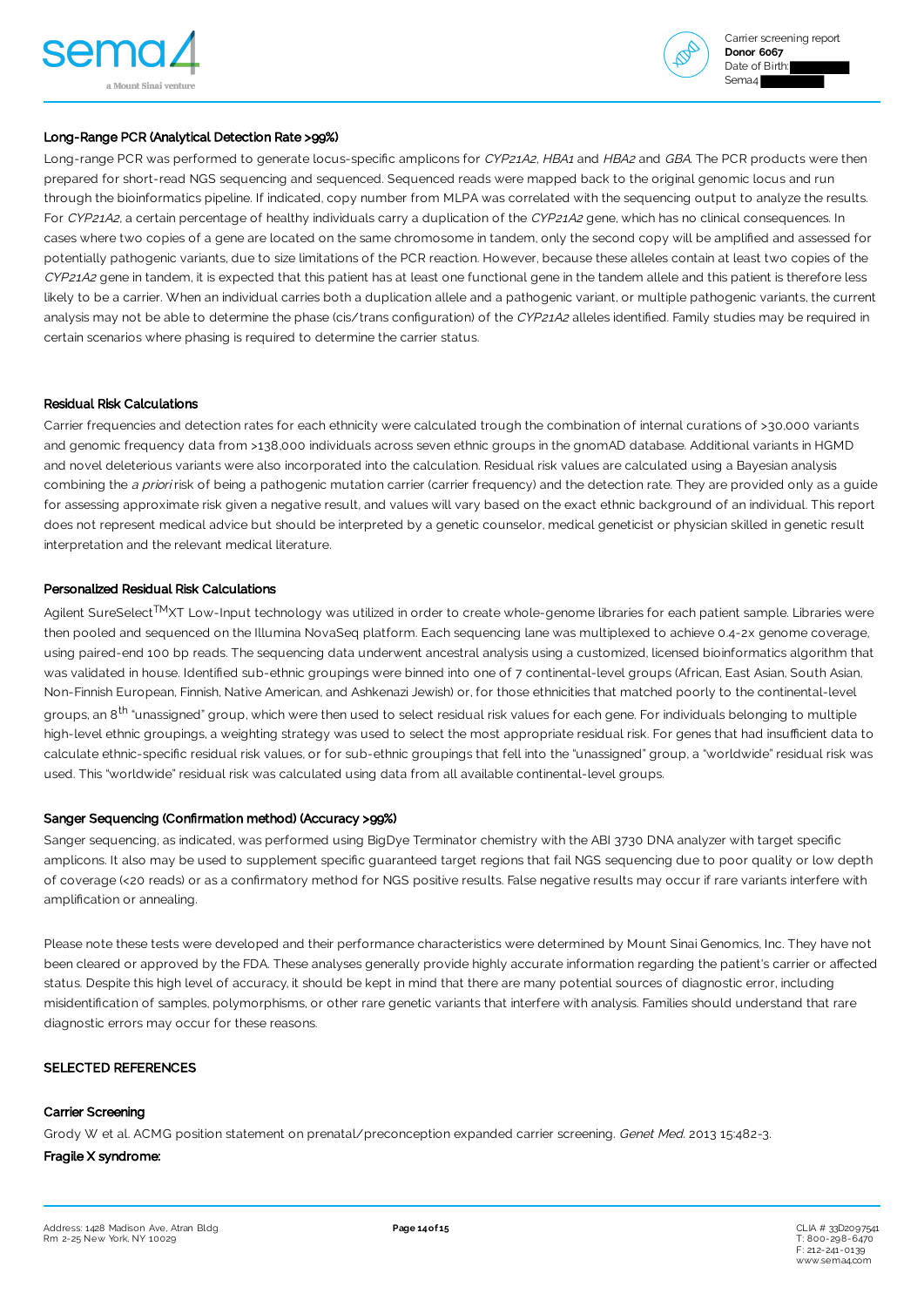



Chen L et al. An information-rich CGG repeat primed PCR that detects the full range of Fragile X expanded alleles and minimizes the need for Southern blot analysis. J Mol Diag 2010 12:589-600.

### Spinal Muscular Atrophy:

Luo M et al. An Ashkenazi Jewish SMN1 haplotype specific to duplication alleles improves pan-ethnic carrier screening for spinal muscular atrophy. Genet Med. 2014 16:149-56.

#### Ashkenazi Jewish Disorders:

Scott SA et al. Experience with carrier screening and prenatal diagnosis for sixteen Ashkenazi Jewish Genetic Diseases. Hum. Mutat. 2010 31:1-11.

### Duchenne Muscular Dystrophy:

Flanigan KM et al. Mutational spectrum of DMD mutations in dystrophinopathy patients: application of modern diagnostic techniques to a large cohort. Hum Mutat. 2009 30:1657-66.

### Variant Classification:

Richards S et al. Standards and guidelines for the interpretation of sequence variants: a joint consensus recommendation of the American College of Medical Genetics and Genomics and the Association for Molecular Pathology. Genet Med. 2015 May;17(5):405-24

Additional disease-specific references available upon request.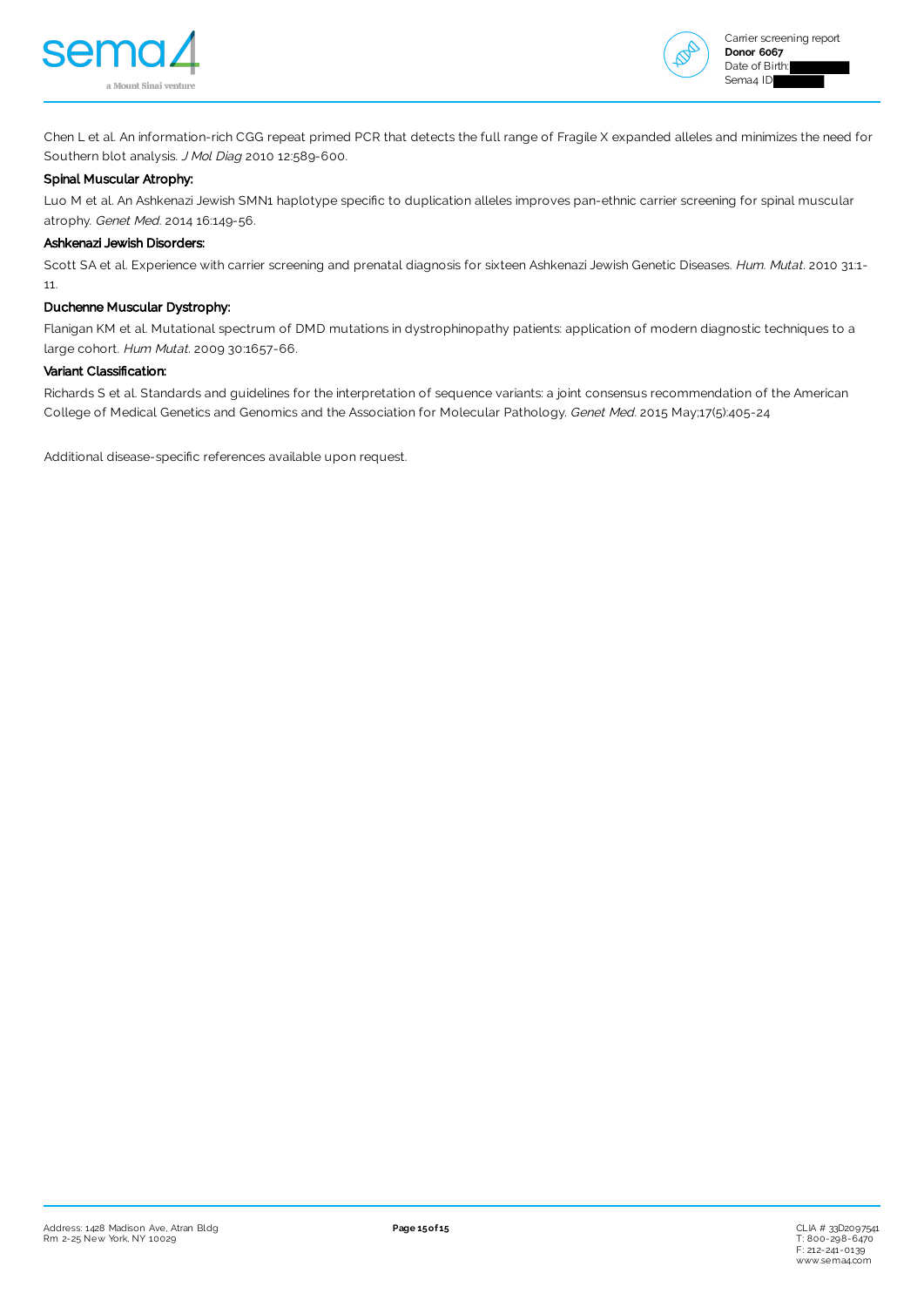





#### **Specimen Information**

Specimen Type: Purified DNA Date Collected: 03/29/2022 Date Received: 03/30/2022 Final Report: 04/12/2022

#### **Referring Provider**

Fairfax Cryobank, Inc.



## Custom Carrier Screen (1 gene)

with Personalized Residual Risk

### **SUMMARY OF RESULTS AND RECOMMENDATIONS**

| $\Theta$ Negative                                |  |  |  |  |  |
|--------------------------------------------------|--|--|--|--|--|
| Negative for all genes tested: LAMA2             |  |  |  |  |  |
| To view a full list of genes and diseases tested |  |  |  |  |  |
| please see Table 1 in this report                |  |  |  |  |  |

AR=Autosomal recessive; XL=X-linked

### **Recommendations**

Consideration of residual risk by ethnicity after a negative carrier screen is recommended for the other diseases on the panel, especially in the case of a positive family history for a specific disorder.

# Test description

This patient was tested for the genes listed above using one or more of the following methodologies: target capture and short-read sequencing, long-range PCR followed by short-read sequencing, targeted genotyping, and/or copy number analysis. Please note that negative results reduce but do not eliminate the possibility that this individual is a carrier for one or more of the disorders tested. Please see Table 1 for a list of genes and diseases tested with the patient's personalized residual risk. If personalized residual risk is not provided, please see the complete residual risk table at **[go.sema4.com/residualrisk.](https://go.sema4.com/residualrisk)** Only known pathogenic or likely pathogenic variants are reported. This carrier screening test does not report likely benign variants and variants of uncertain significance (VUS). If reporting of likely benign variants and VUS are desired in this patient, please contact the laboratory at 800-298-6470, option 2 to request an amended report.

Glice K Tanner

**Alice Tanner, Ph.D., M.S., CGC, FACMG, Laboratory Director** Laboratory Medical Consultant: George A. Diaz, M.D., Ph.D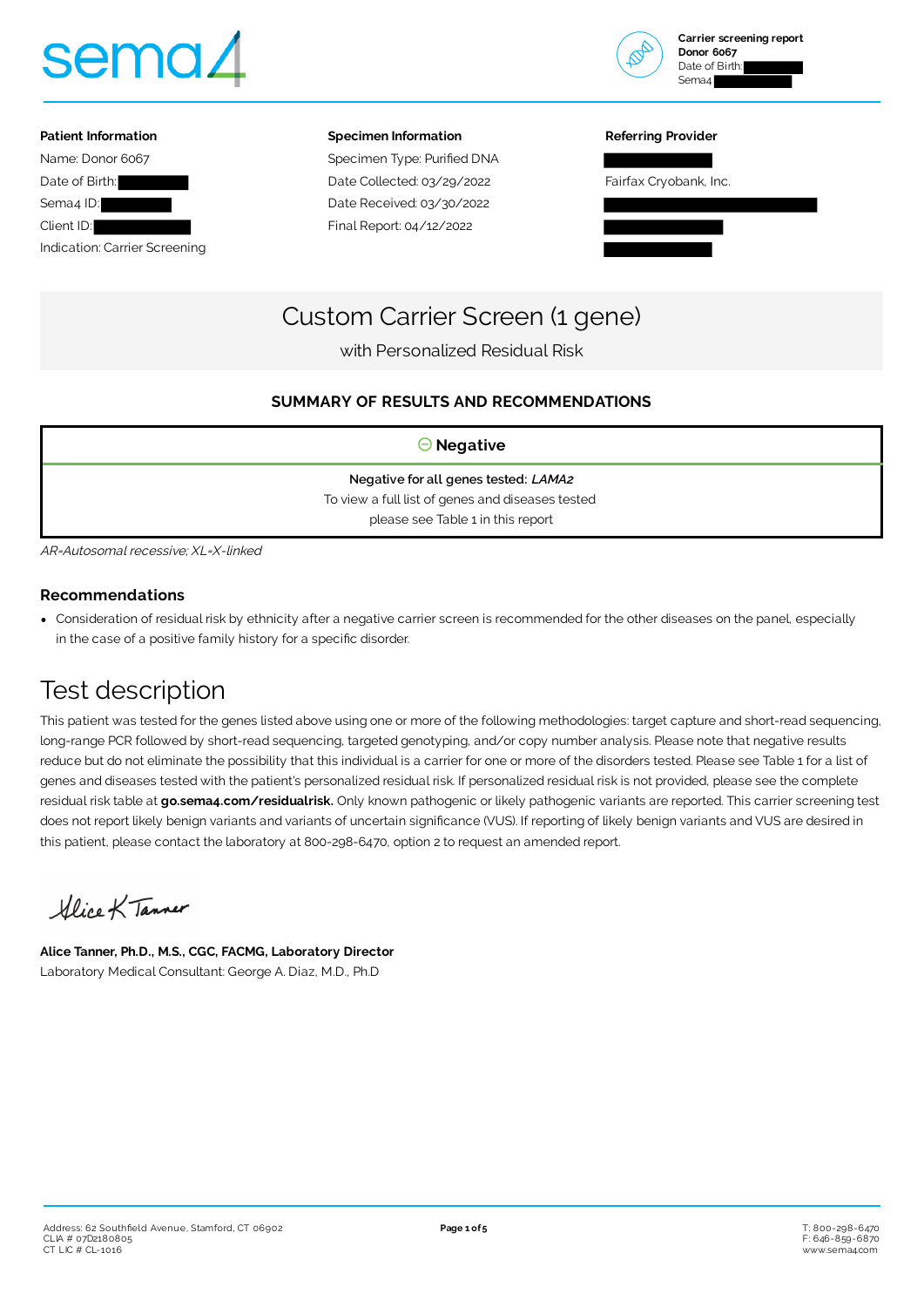

# Genes and diseases tested

The personalized residual risks listed below are specific to this individual. The complete residual risk table is available at  **[go.sema4.com/residualrisk](https://go.sema4.com/residualrisk)**

### **Table 1: List of genes and diseases tested with detailed results**

| <b>Disease</b>                                          | Gene  | Inheritance<br>Pattern | <b>Status</b>       | <b>Detailed Summary</b>              |
|---------------------------------------------------------|-------|------------------------|---------------------|--------------------------------------|
| Negative                                                |       |                        |                     |                                      |
| Congenital Muscular Dystrophy (LAMA2-<br><b>Related</b> | LAMA2 | AR                     | <b>Reduced Risk</b> | Personalized Residual Risk: 1 in 690 |

AR=Autosomal recessive; XL=X-linked

# Test methods and comments

Genomic DNA isolated from this patient was analyzed by one or more of the following methodologies, as applicable:

### **Fragile X CGG Repeat Analysis (Analytical Detection Rate >99%)**

PCR amplification using Asuragen, Inc. AmplideX®FMR1 PCR reagents followed by capillary electrophoresis for allele sizing was performed. Samples positive for FMR1 CGG repeats in the premutation and full mutation size range were further analyzed by Southern blot analysis to assess the size and methylation status of the *FMR1* CGG repeat.

### **Genotyping (Analytical Detection Rate >99%)**

Multiplex PCR amplification and allele specific primer extension analyses using the MassARRAY® System were used to identify certain recurrent variants that are complex in nature or are present in low copy repeats. Rare sequence variants may interfere with assay performance.

### **Multiplex Ligation-Dependent Probe Amplification (MLPA) (Analytical Detection Rate >99%)**

MLPA<sup>®</sup> probe sets and reagents from MRC-Holland were used for copy number analysis of specific targets versus known control samples. False positive or negative results may occur due to rare sequence variants in target regions detected by MLPA probes. Analytical sensitivity and specificity of the MLPA method are both 99%.

For alpha thalassemia, the copy numbers of the HBA1 and HBA2 genes were analyzed. Alpha-globin gene deletions, triplications, and the Constant Spring (CS) mutation are assessed. This test is expected to detect approximately 90% of all alpha-thalassemia mutations, varying by ethnicity. carriers of alpha-thalassemia with three or more HBA copies on one chromosome, and one or no copies on the other chromosome, may not be detected. With the exception of triplications, other benign alpha-globin gene polymorphisms will not be reported. Analyses of HBA1 and HBA2 are performed in association with long-range PCR of the coding regions followed by short-read sequencing.

For Duchenne muscular dystrophy, the copy numbers of all DMD exons were analyzed. Potentially pathogenic single exon deletions and duplications are confirmed by a second method. Analysis of DMD is performed in association with sequencing of the coding regions.

For congenital adrenal hyperplasia, the copy number of the CYP21A2 gene was analyzed. This analysis can detect large deletions typically due to unequal meiotic crossing-over between CYP21A2 and the pseudogene CYP21A1P. Classic 30-kb deletions make up approximately 20% of CYP21A2 pathogenic alleles. This test may also identify certain point mutations in CYP21A2 caused by gene conversion events between CYP21A2 and CYP21A1P. Some carriers may not be identified by dosage sensitive methods as this testing cannot detect individuals with two copies (duplication) of the CYP21A2 gene on one chromosome and loss of CYP21A2 (deletion) on the other chromosome. Analysis of CYP21A2 is performed in association with long-range PCR of the coding regions followed by short-read sequencing.

For spinal muscular atrophy (SMA), the copy numbers of the SMN1 and SMN2 genes were analyzed. The individual dosage of exons 7 and 8 as well as the combined dosage of exons 1, 4, 6 and 8 of SMN1 and SMN2 were assessed. Copy number gains and losses can be detected with this assay. Depending on ethnicity, 6 - 29 % of carriers will not be identified by dosage sensitive methods as this testing cannot detect individuals with two copies (duplication) of the SMN1 gene on one chromosome and loss of SMN1 (deletion) on the other chromosome (silent 2+0 carrier) or individuals that carry an intragenic mutation in SMN1. Please also note that 2% of individuals diagnosed with SMA have a causative SMN1 variant that occurred de novo, and therefore cannot be picked up by carrier screening in the parents. Analysis of SMN1 is performed in association with short-read sequencing of exons 2a-7, followed by confirmation using long-range PCR (described below).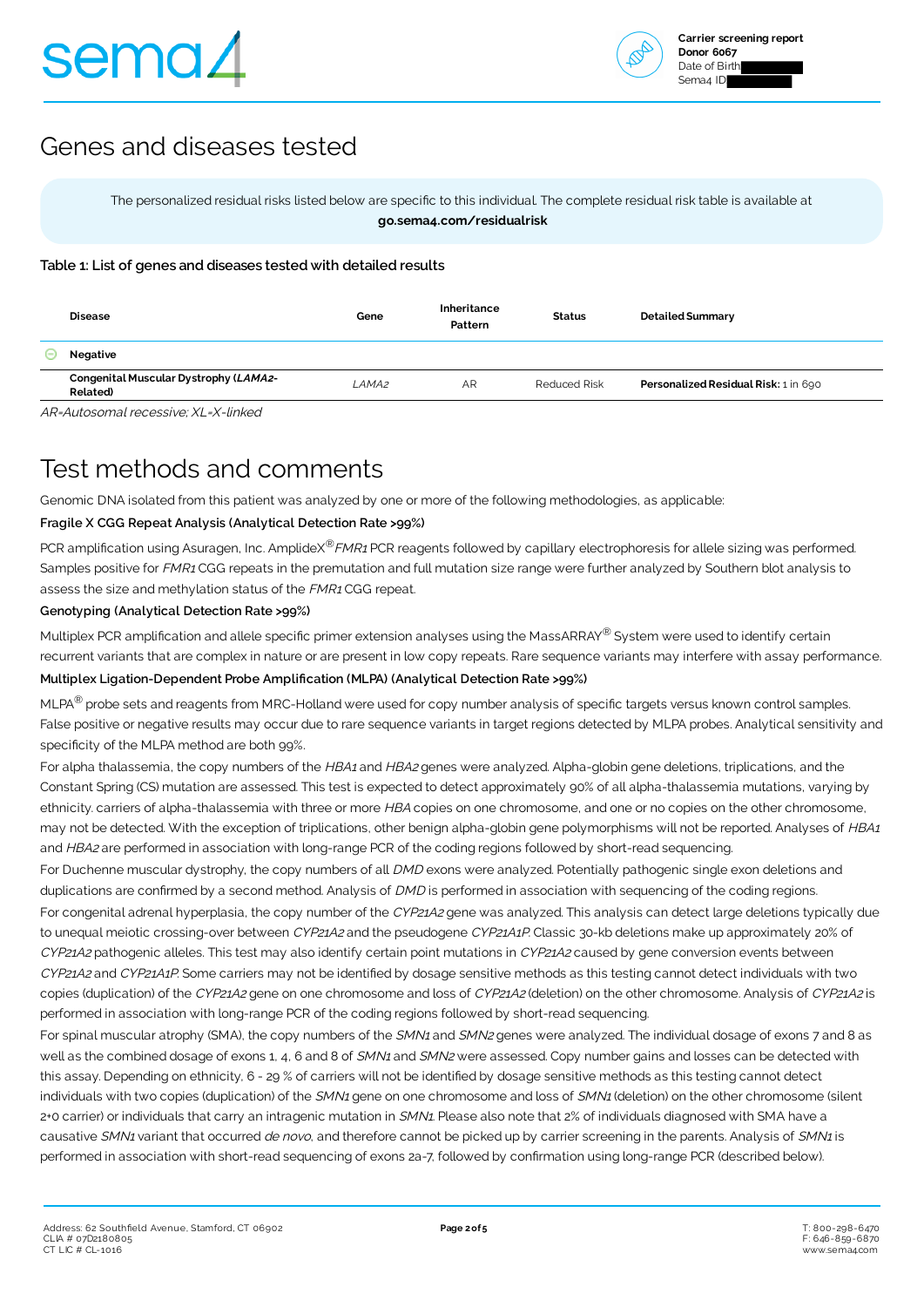# sema∠



**Carrier screening report Donor 6067** Date of Birth: Sema<sub>4</sub> ID:

The presence of the c.\*3+80T>G (chr5:70,247,901T>G) variant allele in an individual with Ashkenazi Jewish or Asian ancestry is typically indicative of a duplication of SMN1. When present in an Ashkenazi Jewish or Asian individual with two copies of SMN1, c.\*3+80T>G is likely indicative of a silent (2+0) carrier. In individuals with two copies of SMN1 with African American, Hispanic or Caucasian ancestry, the presence or absence of c.\*3+80T>G significantly increases or decreases, respectively, the likelihood of being a silent 2+0 silent carrier.

MLPA for Gaucher disease (GBA), cystic fibrosis (CFTR), and non-syndromic hearing loss (GJB2/GJB6) will only be performed if indicated for confirmation of detected CNVs. If GBA analysis was performed, the copy numbers of exons 1, 3, 4, and 6 - 10 of the GBA gene (of 11 exons total) were analyzed. If CFTR analysis was performed, the copy numbers of all 27 CFTR exons were analyzed. If GJB2/GJB6 analysis was performed, the copy number of the two GJB2 exons were analyzed, as well as the presence or absence of the two upstream deletions of the GJB2 regulatory region, del(GJB6-D13S1830) and del(GJB6-D13S1854).

### **Next Generation Sequencing (NGS) (Analytical Detection Rate >95%)**

NGS was performed on a panel of genes for the purpose of identifying pathogenic or likely pathogenic variants.

Agilent SureSelect<sup>TM</sup>XT Low Input technology was used with a custom capture library to target the exonic regions and intron/exon splice junctions of the relevant genes, as well as a number of UTR, intronic or promoter regions that contain previously reported mutations. Libraries were pooled and sequenced on the Illumina NovaSeq 9000 platform, using paired-end 100 bp reads. The sequencing data was analyzed using a custom bioinformatics algorithm designed and validated in house.

The coding exons and splice junctions of the known protein-coding RefSeq genes were assessed for the average depth of coverage (minimum of 20X) and data quality threshold values. Most exons not meeting a minimum of >20X read depth across the exon are further analyzed by Sanger sequencing. Please note that several genomic regions present difficulties in mapping or obtaining read depth >20X. These regions, which are described below, will not be reflexed to Sanger sequencing if the mapping quality or coverage is poor. Any variants identified during testing in these regions are confirmed by a second method and reported if determined to be pathogenic or likely pathogenic. However, as there is a possibility of false negative results within these regions, detection rates and residual risks for these genes have been calculated with the presumption that variants in these exons will not be detected, unless included in the MassARRAY® genotyping platform.

**Exceptions**: ABCD1 (NM\_000033.3) exons 8 and 9; ACADSB (NM\_ 001609.3) chr10:124,810,695-124,810,707 (partial exon 9); ADA (NM\_000022.2) exon 1; ADAMTS2 (NM\_014244.4) exon 1; AGPS (NM\_003659.3) chr2:178,257,512-178,257,649 (partial exon 1); ALDH7A1 (NM\_001182.4) chr5:125,911,150-125,911,163 (partial exon 7) and chr5:125,896,807-125,896,821 (partial exon 10); ALMS1 (NM\_015120.4) chr2:73,612,990-73,613,041 (partial exon 1); APOPT1 (NM\_ 032374.4) chr14:104,040,437-104,040,455 (partial exon 3); CDAN1 (NM\_138477.2) exon 2; CEP152 (NM\_014985.3) chr15:49,061,146-49,061,165 (partial exon 14) and exon 22; CEP290 (NM\_025114.3) exon 5, exon 7, chr12:88,519,017-88,519,039 (partial exon 13), chr12:88,514,049-88,514,058 (partial exon 15), chr12:88,502,837-88,502,841 (partial exon 23), chr12:88,481,551-88,481,589 (partial exon 32), chr12:88,471,605-88,471,700 (partial exon 40); CFTR (NM\_000492.3) exon 10; COL4A4 (NM\_000092.4) chr2:227,942,604-227,942,619 (partial exon 25); COX10 (NM\_001303.3) exon 6; CYP11B1 (NM\_000497.3) exons 3-7; CYP11B2 (NM\_000498.3) exons 3-7; DNAI2 (NM\_0230364) chr17:72,308,136-72,308,147 (partial exon 12); DOK7 (NM\_173660.4) chr4:3,465,131-3,465,161 (partial exon 1) and exon 2; DUOX2 (NM\_014080.4) exons 6-8; EIF2AK3 (NM\_004836.5 exon 8; EVC (NM\_153717.2) exon 1; F5 (NM\_000130.4) chr1:169,551,662-169,551,679 (partial exon 2); FH (NM\_000143.3) exon 1; GAMT (NM\_000156.5 exon 1; GLDC (NM\_000170.2) exon 1; GNPTAB (NM\_024312.4) chr17:4,837,000-4,837,400 (partial exon 2); GNPTG (NM\_032520.4) exon 1; GHR (NM\_000163.4) exon 3; GYS2 (NM\_021957.3) chr12:21,699,370-21,699,409 (partial exon 12); HGSNAT (NM\_152419.2) exon 1; IDS (NM\_000202.6 exon 3; ITGB4 (NM\_000213.4) chr17:73,749,976-73,750,060 (partial exon 33); JAK3 (NM\_000215.3) chr19:17,950,462-17,950,483 (partial exon 10); LIFR (NM\_002310.5 exon 19; LMBRD1 (NM\_018368.3) chr6:70,459,226-70,459,257 (partial exon 5), chr6:70,447,828-70,447,836 (partial exon 7) and exon 12; LYST (NM\_000081.3) chr1:235,944,158-235,944,176 (partial exon 16) and chr1:235,875,350-235,875,362 (partial exon 43); MLYCD (NM\_012213.2) chr16:83,933,242-83,933,282 (partial exon 1); MTR (NM\_000254.2) chr1 237,024,418-237,024,439 (partial exon 20) and chr1:237,038,019-237,038,029 (partial exon 24); NBEAL2 (NM\_015175.2) chr3 47,021,385-47,021,407 (partial exon 1); NEB (NM\_001271208.1 exons 82-105; NPC1 (NM\_000271.4) chr18:21,123,519-21,123,538 (partial exon 14); NPHP1 (NM\_000272.3) chr2:110,937,251-110,937,263 (partial exon 3); OCRL (NM\_000276.3) chrX:128,674,450-128,674,460 (partial exon 1); PHKB (NM\_000293.2) exon 1 and chr16:47,732,498-47,732,504 (partial exon 30); PIGN (NM\_176787.4) chr18:59,815,547-59,815,576 (partial exon 8); PIP5K1C (NM\_012398.2) exon 1 and chr19:3637602-3637616 (partial exon 17); POU1F1 (NM\_000306.3) exon 5; PTPRC (NM\_002838.4) exons 11 and 23; PUS1 (NM\_025215.5 chr12:132,414,446-132,414,532 (partial exon 2); RPGRIP1L (NM\_015272.2) exon 23; SGSH (NM\_000199.3) chr17:78,194,022-78,194,072 (partial exon 1); SLC6A8 (NM\_005629.3) exons 3 and 4; ST3GAL5 (NM\_003896.3) exon 1; SURF1 (NM\_003172.3) chr9:136,223,269-136,223,307 (partial exon 1); TRPM6 (NM\_017662.4) chr9:77,362,800-77,362,811 (partial exon 31); TSEN54 (NM\_207346.2) exon 1; TYR (NM\_000372.4) exon 5; VWF (NM\_000552.3) exons 24-26, chr12:6,125,675-6,125,684 (partial exon 30), chr12:6,121,244- 6,121,265 (partial exon 33), and exon 34.

This test will detect variants within the exons and the intron-exon boundaries of the target regions. Variants outside these regions may not be detected, including, but not limited to, UTRs, promoters, and deep intronic areas, or regions that fall into the Exceptions mentioned above. This technology may not detect all small insertion/deletions and is not diagnostic for repeat expansions and structural genomic variation. In addition, a mutation(s) in a gene not included on the panel could be present in this patient.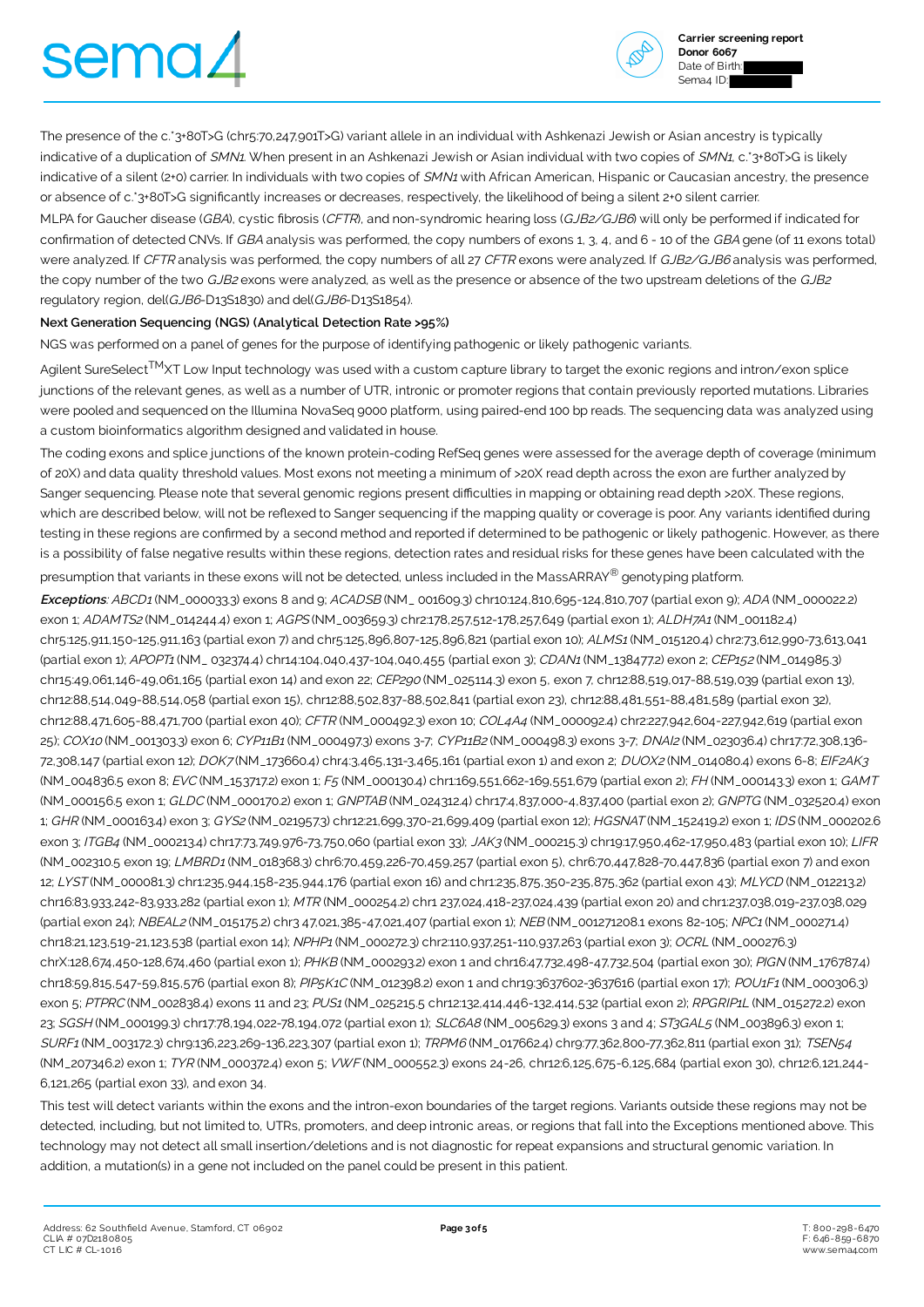# sema/



Variant interpretation and classification was performed based on the American College of Medical Genetics Standards and Guidelines for the Interpretation of Sequence Variants (Richards et al, 2015). All potentially pathogenic variants may be confirmed by either a specific genotyping assay or Sanger sequencing, if indicated. Any benign variants, likely benign variants or variants of uncertain significance identified during this analysis will not be reported.

### **Next Generation Sequencing for SMN1**

Exonic regions and intron/exon splice junctions of SMN1 and SMN2 were captured, sequenced, and analyzed as described above. Any variants located within exons 2a-7 and classified as pathogenic or likely pathogenic were confirmed to be in either SMN1 or SMN2 using gene-specific long-range PCR analysis followed by Sanger sequencing. Variants located in exon 1 cannot be accurately assigned to either SMN1 or SMN2 using our current methodology, and so these variants are considered to be of uncertain significance and are not reported.

### **Copy Number Variant Analysis (Analytical Detection Rate >95%)**

Large duplications and deletions were called from the relative read depths on an exon-by-exon basis using a custom exome hidden Markov model (XHMM) algorithm. Deletions or duplications determined to be pathogenic or likely pathogenic were confirmed by either a custom arrayCGH platform, quantitative PCR, or MLPA (depending on CNV size and gene content). While this algorithm is designed to pick up deletions and duplications of 2 or more exons in length, potentially pathogenic single-exon CNVs will be confirmed and reported, if detected.

### **Exon Array (Confirmation method) (Accuracy >99%)**

The customized oligonucleotide microarray (Oxford Gene Technology) is a highly-targeted exon-focused array capable of detecting medically relevant microdeletions and microduplications at a much higher resolution than traditional aCGH methods. Each array matrix has approximately 180,000 60-mer oligonucleotide probes that cover the entire genome. This platform is designed based on human genome NCBI Build 37 (hg19) and the CGH probes are enriched to target the exonic regions of the genes in this panel.

### **Quantitative PCR (Confirmation method) (Accuracy >99%)**

Th relative quantification PCR is utilized on a Roche Universal Library Probe (UPL) system, which relates the PCR signal of the target region in one group to another. To test for genomic imbalances, both sample DNA and reference DNA is amplified with primer/probe sets that specific to the target region and a control region with known genomic copy number. Relative genomic copy numbers are calculated based on the standard ∆∆Ct formula.

### **Long-Range PCR (Analytical Detection Rate >99%)**

Long-range PCR was performed to generate locus-specific amplicons for CYP21A2, HBA1 and HBA2 and GBA. The PCR products were then prepared for short-read NGS sequencing and sequenced. Sequenced reads were mapped back to the original genomic locus and run through the bioinformatics pipeline. If indicated, copy number from MLPA was correlated with the sequencing output to analyze the results. For CYP21A2, a certain percentage of healthy individuals carry a duplication of the CYP21A2 gene, which has no clinical consequences. In cases where two copies of a gene are located on the same chromosome in tandem, only the second copy will be amplified and assessed for potentially pathogenic variants, due to size limitations of the PCR reaction. However, because these alleles contain at least two copies of the CYP21A2 gene in tandem, it is expected that this patient has at least one functional gene in the tandem allele and this patient is therefore less likely to be a carrier. When an individual carries both a duplication allele and a pathogenic variant, or multiple pathogenic variants, the current analysis may not be able to determine the phase (cis/trans configuration) of the CYP21A2 alleles identified. Family studies may be required in certain scenarios where phasing is required to determine the carrier status.

### **Residual Risk Calculations**

Carrier frequencies and detection rates for each ethnicity were calculated through the combination of internal curations of >30,000 variants and genomic frequency data from >138,000 individuals across seven ethnic groups in the gnomAD database. Additional variants in HGMD and novel deleterious variants were also incorporated into the calculation. Residual risk values are calculated using a Bayesian analysis combining the a priori risk of being a pathogenic mutation carrier (carrier frequency) and the detection rate. They are provided only as a quide for assessing approximate risk given a negative result, and values will vary based on the exact ethnic background of an individual. This report does not represent medical advice but should be interpreted by a genetic counselor, medical geneticist or physician skilled in genetic result interpretation and the relevant medical literature.

### **Personalized Residual Risk Calculations**

Agilent SureSelect<sup>TM</sup>XT Low-Input technology was utilized in order to create whole-genome libraries for each patient sample. Libraries were then pooled and sequenced on the Illumina NovaSeq platform. Each sequencing lane was multiplexed to achieve 0.4-2x genome coverage, using paired-end 100 bp reads. The sequencing data underwent ancestral analysis using a customized, licensed bioinformatics algorithm that was validated in house. Identified sub-ethnic groupings were binned into one of 7 continental-level groups (African, East Asian, South Asian, Non-Finnish European, Finnish, Native American, and Ashkenazi Jewish) or, for those ethnicities that matched poorly to the continental-level groups, an 8<sup>th</sup> "unassigned" group, which were then used to select residual risk values for each gene. For individuals belonging to multiple high-